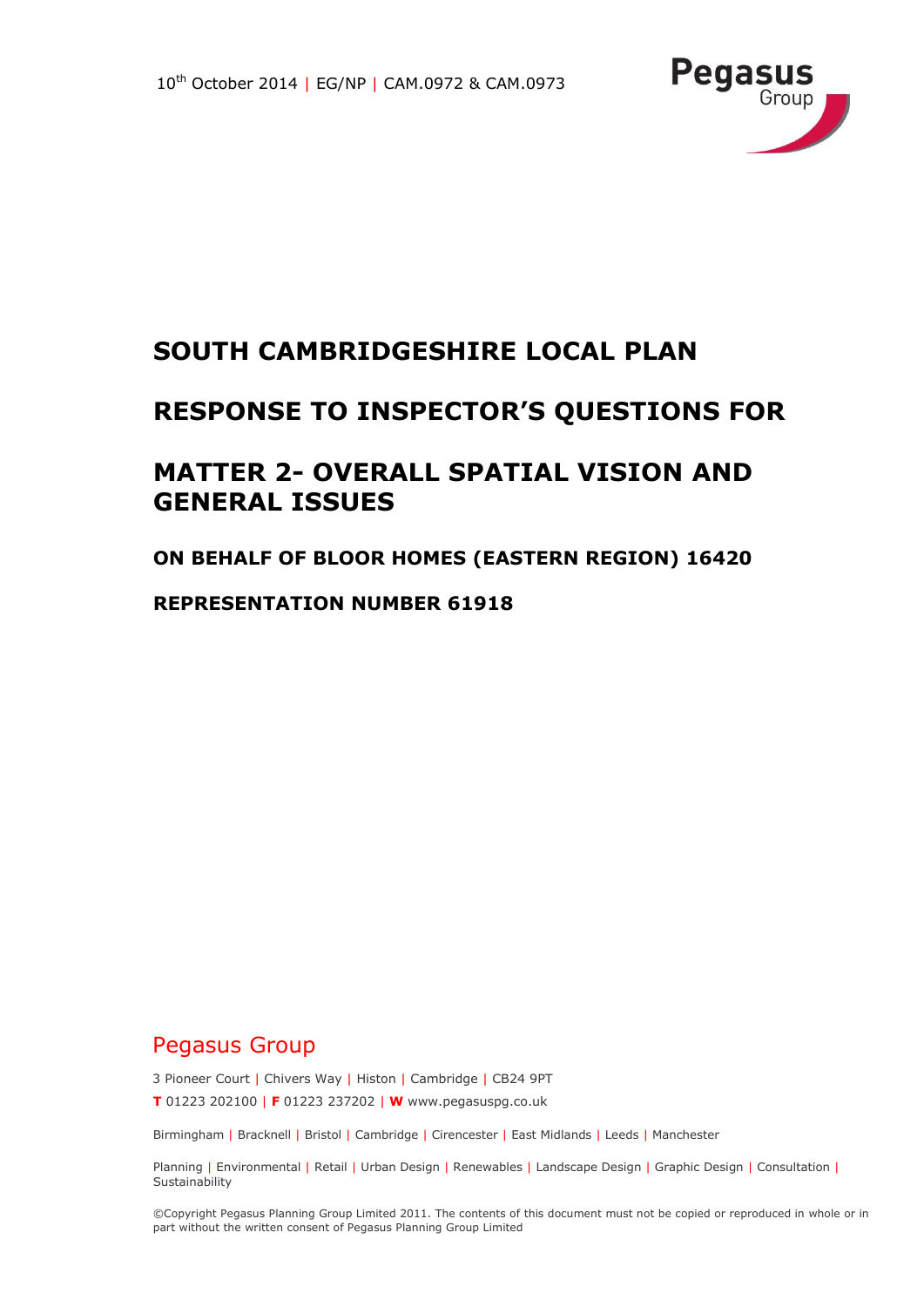### **CONTENTS:**



Page No:

|    | <b>INTRODUCTION</b>                                                                                                                                                                                                                                                                                           |                |
|----|---------------------------------------------------------------------------------------------------------------------------------------------------------------------------------------------------------------------------------------------------------------------------------------------------------------|----------------|
| 2. | RESPONSE TO MATTER 2: OVERALL SPATIAL VISION AND GENERAL ISSUES<br>(a.) Is the overarching development strategy, expressed as the preferred<br>sequential approach for new development, soundly based and will it deliver<br>sustainable development in accordance with the policies of the National Planning | $\overline{2}$ |
|    | <b>Policy Framework?</b>                                                                                                                                                                                                                                                                                      |                |
|    | (b.) Is it clear what other strategic options were considered and why they were                                                                                                                                                                                                                               |                |
|    | dismissed?                                                                                                                                                                                                                                                                                                    |                |
|    | (c.) Are the Plans founded on a robust and credible evidence base?                                                                                                                                                                                                                                            | 8              |
|    | APPENDIX 1: APPEAL DECISION APP/W0530/A/13/2192228                                                                                                                                                                                                                                                            | 10             |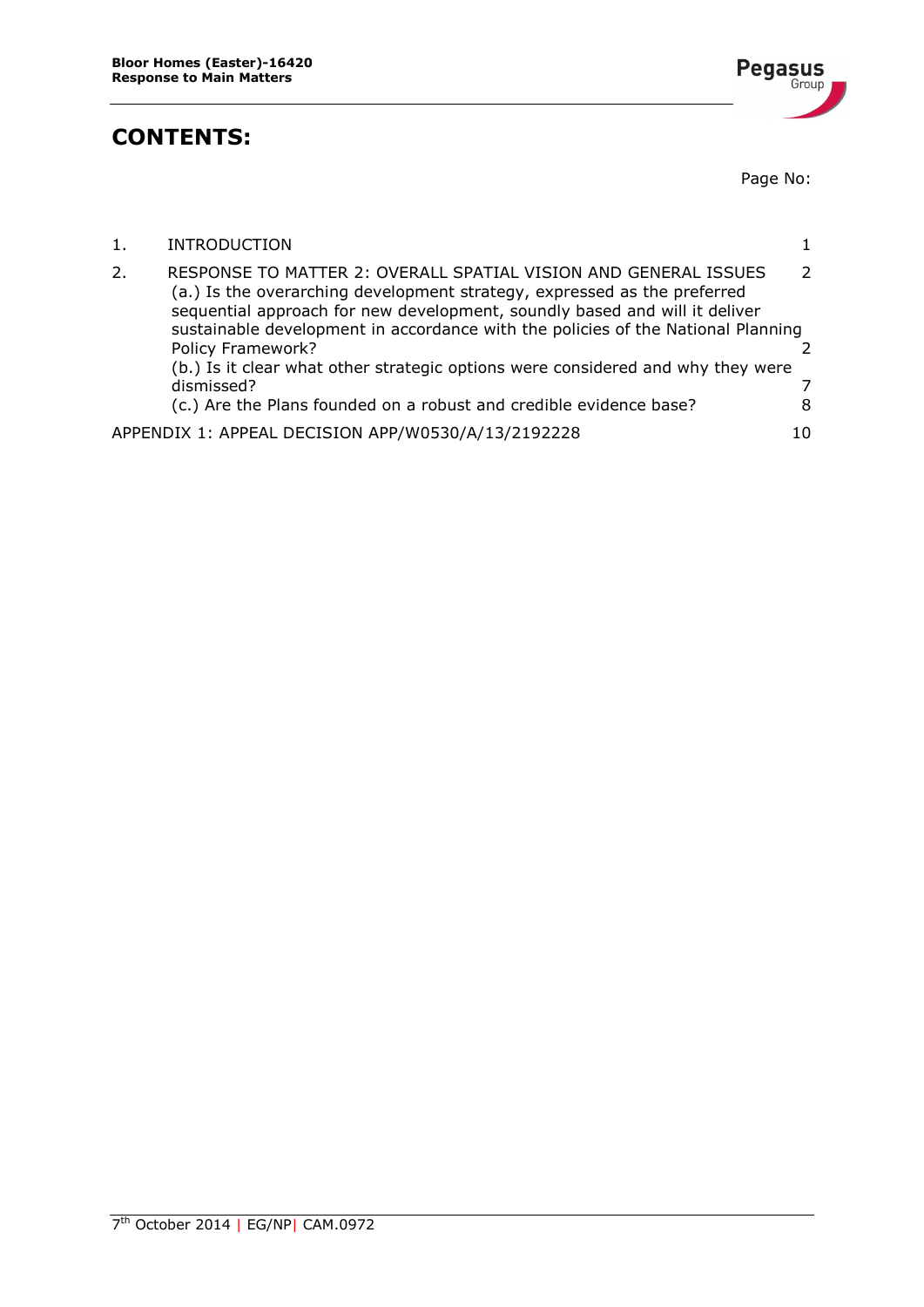#### <span id="page-2-0"></span>**1. INTRODUCTION**

- 1.1 This Statement has been prepared on behalf of Bloor Homes Eastern Region (my client) in response to the Main Matters and Issues for the joint examination of the draft Local Plan for South Cambridgeshire District Council and Cambridge City.
- 1.2 This response reiterates and references the representations made in October 2011 in relation to the Issues & Options draft and expands upon concerns submitted in September 2012 to the Proposed Submission of the South Cambridgeshire Local Plan.
- 1.3 For the avoidance of doubt, the interest of Bloor Homes Eastern is focused on two particular omission sites located within the rural area of South Cambridgeshire District in the villages of Swavesey and Over. Unless otherwise stated, references to the "local plan" and its policies relate to the South Cambridgeshire Local Plan.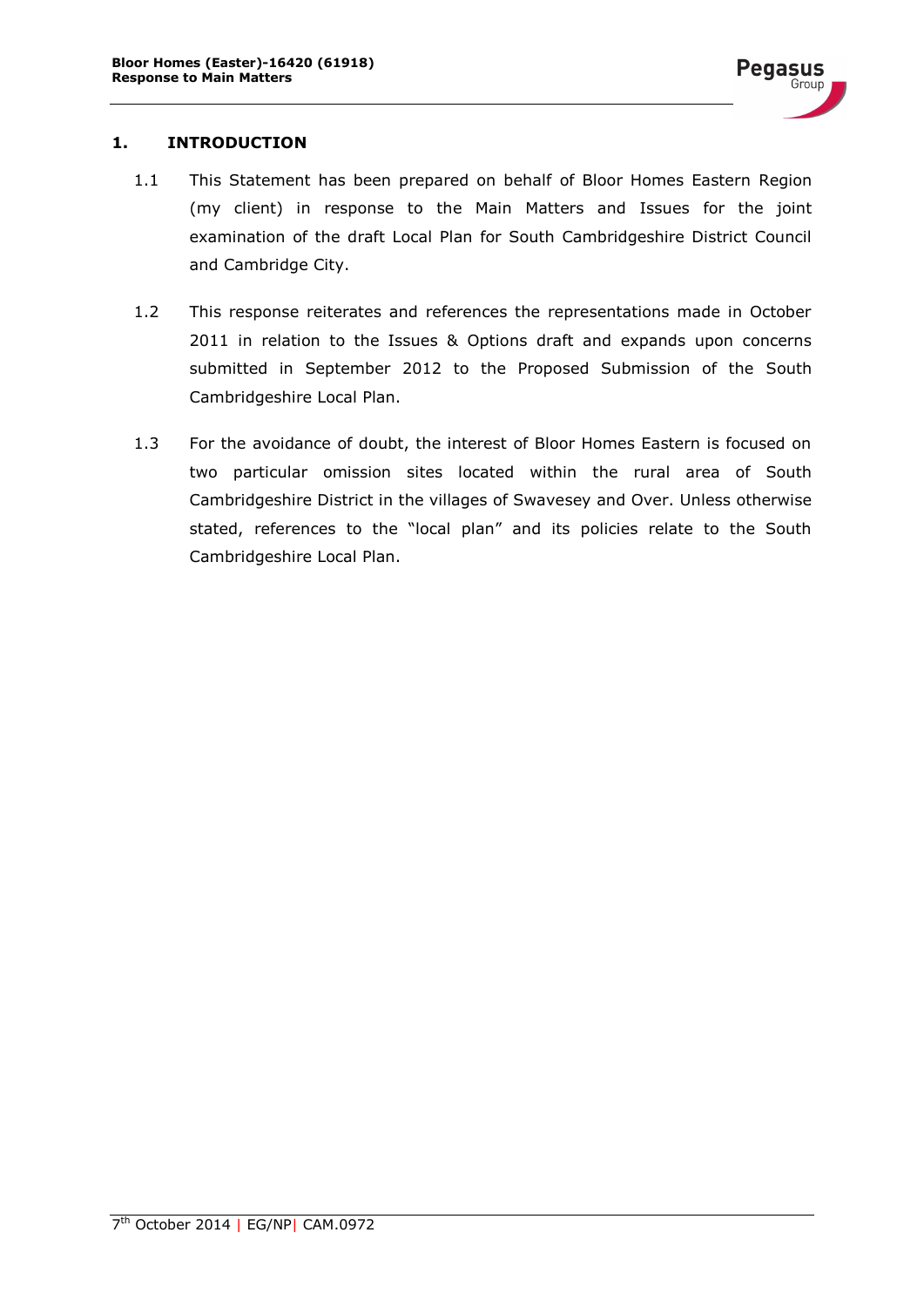

#### <span id="page-3-1"></span><span id="page-3-0"></span>**2. Response to Matter 2: Overall Spatial Vision and General Issues**

#### **(a.) Is the overarching development strategy, expressed as the preferred sequential approach for new development, soundly based and will it deliver sustainable development in accordance with the policies of the National Planning Policy Framework?**

- 2.1 No- The overarching development strategy, as expressed through the preferred sequential approach is not soundly based as it is not positively prepared, justified, and effective, nor is it consistent with National policy.
- 2.2 The distribution of the planned 19,000 homes as set out in Policy S/6, which falls short of the full objectively assessed needs, represents a continuation of the past planning strategy. The strategy directs the majority of development to the edge of Cambridge, followed by New Settlements and then finally in the rural areas at Minor Rural Service Centres in the belief that this represents the most sustainable pattern of development.
- 2.3 In effect, the strategy proposes that 86% of all new planned development is focused on large, strategic sites that are reliant on strategic new infrastructure. It is acknowledged that infrastructure, and particularly transport infrastructure within the region, is likely to be a constraint to growth if it cannot be adequately funded.
- 2.4 The development strategy does not take into account the most recent population projections or the additional 1000 affordable homes required on rural exceptions sites to meet the condition of the recently signed Cambridge City Growth Deal (RD/Strat/300). A failure to properly plan for this requirement has significant implications for the delivery of infrastructure required to support the new settlements, which form the majority of the housing delivery for the plan period as it is paid in tranches dependent on the delivery of new housing (see Matter 5).
- 2.5 A failure to plan for the full objectively assessed needs, taken together with the overall sequential approach for development, will have an acute impact on meeting the future sustainable development needs of the rural area. The plan will lead to a phased decline in the prosperity and sustainability of the rural villages.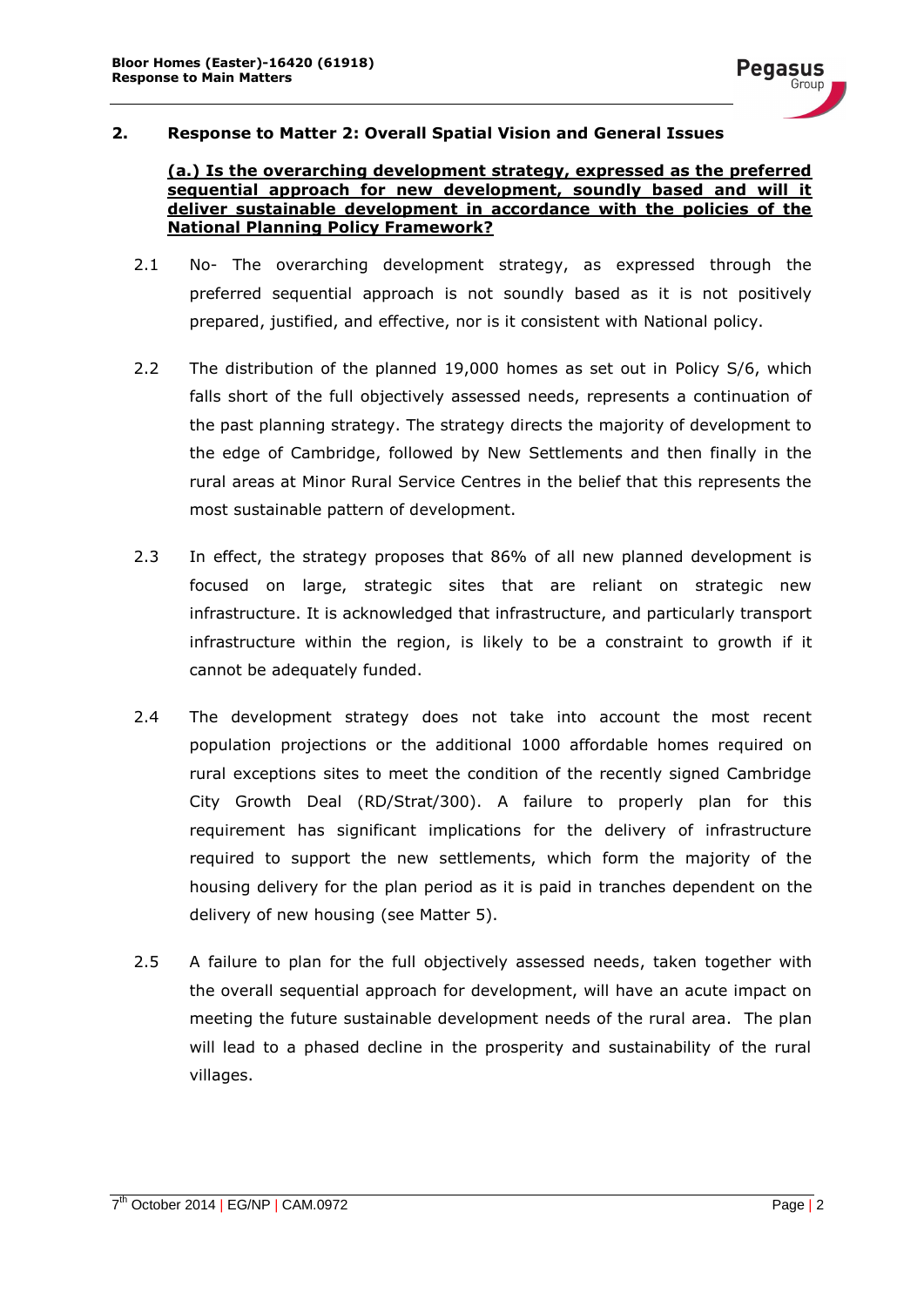#### Positively Prepared:

- 2.6 Despite being a predominantly rural authority, the vision of the plan does not mention the prosperity, sustainability or role that the villages and rural area will play in the continued success of the area. Rather, the vision seeks to focus quality of life within a 'beautiful, rural and green' environment. It is submitted that this vision is an extension of the sentiment expressed in paragraph 2.6 of the Local Plan in respect of nervousness amongst those able to live in the village that growth would place living standards at risk. This is not a robust justification. My client submits the plan fails to properly take into account the advice at paragraph 10 of the Framework and the need for local plans to respond to the different opportunities for delivering sustainable development.
- 2.7 Policy S/2 expresses the development strategy setting the objective to "*provide land for housing in sustainable locations that meets local needs and aspiration*" and "*ensure that all new development has access to a range of services and facilities that support healthy lifestyles and well-being for everyone…*". However, criteria C and E of this policy will prevent delivery of this overarching objective as it fails to acknowledge the importance of planned development in the villages and rural areas to ensure that communities remain sustainable, both in terms of important infrastructure such as schools, doctors, employment opportunities and retail units in addition to ensuring that rural communities do not become fragmented and the sense of community, built up through successive generations, is not lost due to an undersupply of homes in these locations.
- 2.8 The strategy for meeting development needs is therefore not positively prepared.

#### Justified:

- 2.9 The Sustainability Appraisal and evidence base appears to suggest that the principal justification for a continuation of the existing strategy is to reduce the need to travel by private car and counteract earlier planning regimes that had displaced households to the edge of the Green Belt (and beyond), resulting in high distance commuting and a reliance on private car journeys to access jobs in and around the City's limits.
- 2.10 Such assumptions fail to take into account that not all residents within South Cambridgeshire work within the city itself, as acknowledged within paragraph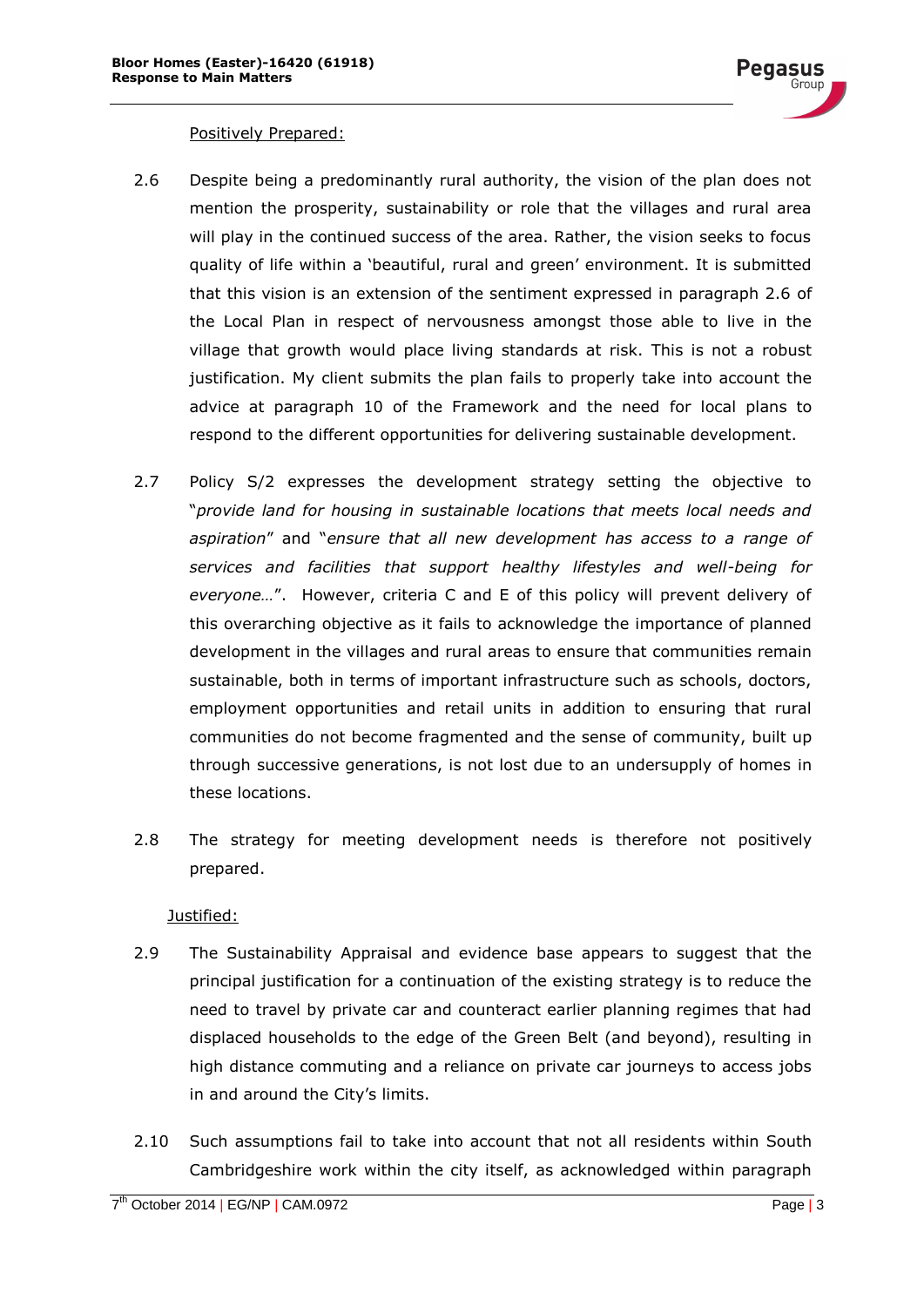1.47 of the Employment Topic Paper (RD/Top/020) which states, "*there are many businesses in South Cambridgeshire located in the countryside. Many of these are on recognised business parks*." Furthermore, there is no clear analysis of the impact of the guided bus, which opened in 2011, and its influence in reducing the number of car trips made from villages such as Swavesey and Over.

- 2.11 The Transport Strategy highlights that, whilst the proportion of those using a private car to travel to work has fallen, congestion has worsened. This suggests that those working in and around South Cambridgeshire have moved further afield, a matter also supported by the 2011 census data that commutes within Cambridgeshire are 20% longer than the national average (See: RD/T/110). Taken together with high house prices in the district, it is reasonable to assume that rather than delivering a sustainable development, the distribution of development has forced households to move beyond the district boundaries and commute back in to the area.
- 2.12 This assertion is supported by the AMR which highlights that since 2001 the district has failed to deliver the planned number of homes (See RD/AD/270; 271 and 272) whilst the cost of housing has increased by 13.2%, the greatest increase within the Housing Market Area, compared to just 8% in the wider region (RD/Strat/090). This means that the average house prices for Cambridge (£327,902) and South Cambridgeshire (£291,022) were the most expensive, whilst districts such as Fenland and Forest Heath, which are within the travel to work area are more affordable with average house prices of £148,640 and £175,897. Figure 2 (section 5.2) of the SHMA clearly shows the spatial patterns relating to housing costs in the area. This map also highlights that some of South Cambridgeshire's villages are also relatively more affordable For example, the average cost of a home in Over is £234,000<sup>1</sup> and £211,000 in Swavesey<sup>2</sup>. This makes these sustainable villages an attractive prospect for those seeking a home within the district that has good access to the wider employment opportunities.
- 2.13 In summary, there is no evidence to suggest that a continuation of the current strategy, to focus the majority of development on the city and new settlements, will ensure that housing will not perpetuate the current 'ripple'

-

<sup>&</sup>lt;sup>1</sup> Over Housing Needs Survey (2012)

<sup>&</sup>lt;sup>2</sup> Swavesey Housing Needs Survey (2009)

<sup>7&</sup>lt;sup>th</sup> October 2014 | EG/NP | CAM.0972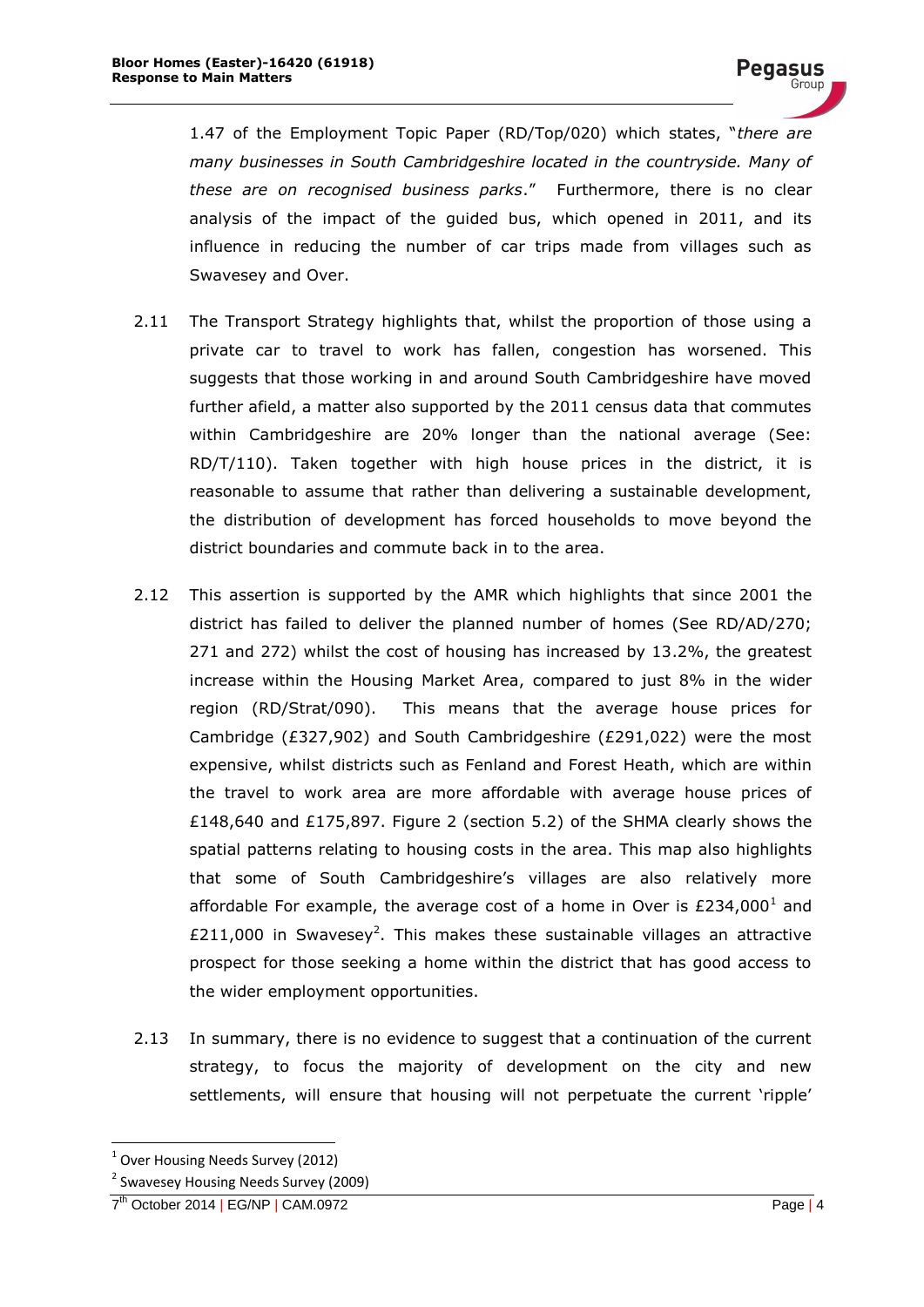effect of people being forced to move further away and commute back in to Cambridge and South Cambridgeshire.

- 2.14 It stands to reason that, if increasing public transport trips to access employment and reduce the reliance on private car journeys is a central objective of the plan, it would be logical to have identified a degree of development in those villages with good access to the guided bus way and a wide range of services. Rather, the plan merely seeks a continuation of the existing strategy without full analysis of spatial and other changes that have taken place since the opening of the guided bus.
- 2.15 There is no sound justification, given the predominantly rural nature of the district, for such a low proportion of homes to be allocated in more sustainable villages. The current strategy has failed to deliver the required number of homes to meet needs, whilst the length of the average commute has increased and congestion worsened. It therefore stands to reason that a continuation of the strategy in the submitted plan will simply perpetuate this past trend.

#### Effective:

- 2.16 Despite a persistent under-delivery of homes, the AMR (RD/AD/270) justify a continuation of the strategy by suggesting historic slow delivery is due to the focus of significant amounts of development at a few large developments *"with a significant lead-in time"* compounded by the economic recession. It states that both these issues can now be overcome, with permissions and infrastructure in place and the market recovering. Due to these large sites, the plan argues that significant development is not required in the rural areas.
- 2.17 However, the economic recession does not account for the poor performance of housing delivery in the district between 2001-2007, nor why the Northstowe extension has taken approximately 15 years to receive planning permission. Moreover, numerous appeal decisions, including that most recently at Waterbeach (RD/Strat 330; 340) have not considered the downturn a legitimate reason to under-deliver.
- 2.18 The Memorandum of Understanding for the Greater Cambridge Joint Housing Trajectory (2014) (RD/Strat/350) proposes a novel approach for addressing housing shortfall in the local area. This involves merging the supply for South Cambridgeshire and Cambridge in order to demonstrate a five year supply of homes. The justification, which was dismissed by the Inspector during the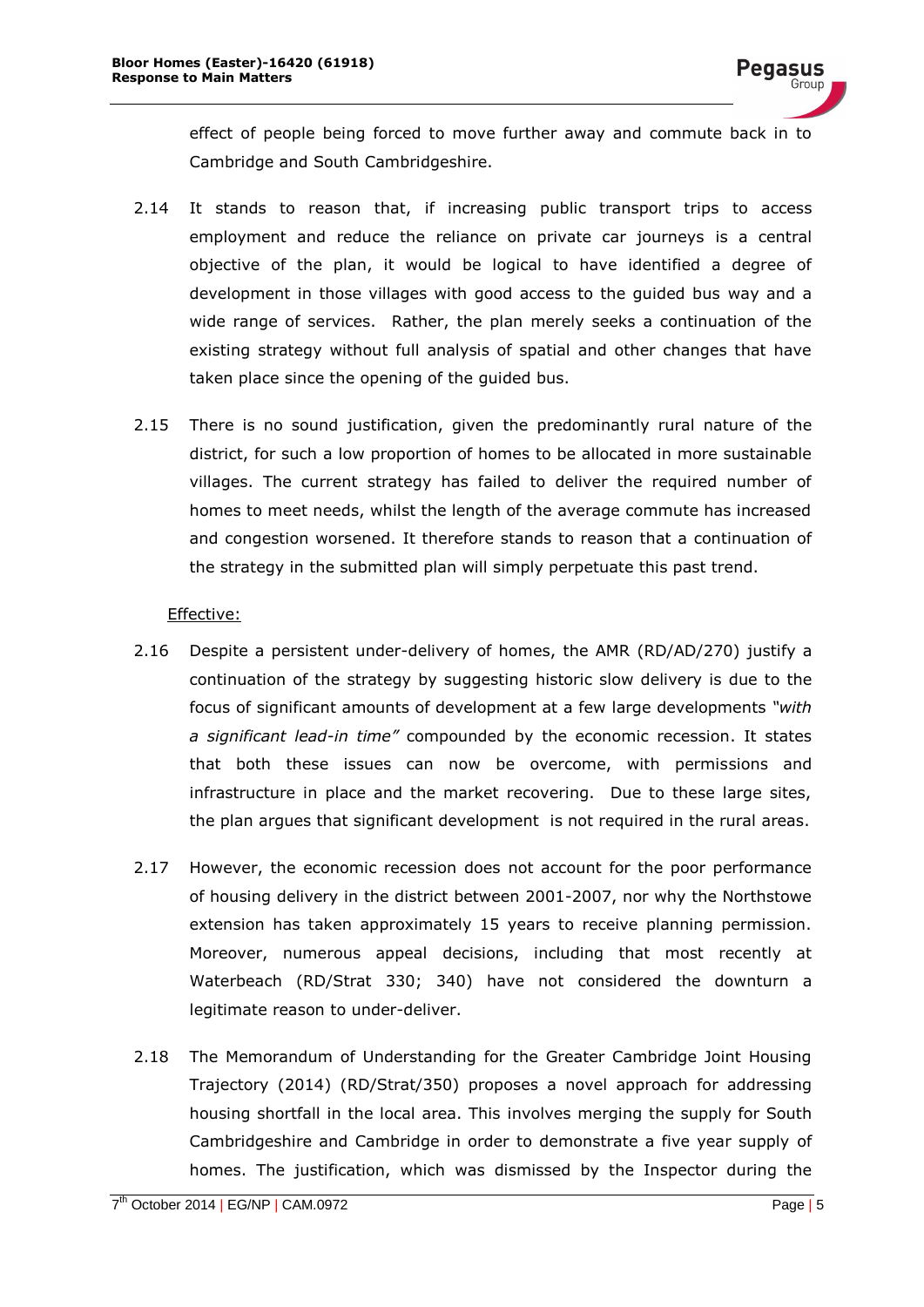Waterbeach Appeals (RD/Strat/330;340), is that a large proportion of South Cambridgeshire's supply is reliant on the build out of strategic sites around the edge of the city and new settlements.

- 2.19 However, this approach is likely to exacerbate issues of undersupply particularly within the villages and rural areas. When taken together with the distribution hierarchy of Policy S/2 and S/8 means that market development within the rural areas is likely to be challenging to deliver through the development management process. This includes the 1000 homes in the rural areas required as a condition of the growth deal.
- 2.20 It is unclear how a continuation of a strategy, which remains reliant on large, strategic sites, is commensurate with the Framework's goal set out in Paragraph 47. Furthermore, we highlight that it is unclear how reliance on a strategy, which has not historically delivered the required levels of housing, is likely to bring forward 1000 units in the rural area which are a condition of the future release of infrastructure funding. Without sufficient rural development, the strategy is not flexible and will not be effective in delivering sustainable development.

#### Consistent with National Policy:

- 2.21 Policy S/8 sets out the hierarchy for the rural areas. Four groupings are used, which, the plan asserts, are based on the relative sustainability. The classifications are based on a review (RD/Strat/240) of the services, facilities, education, public transport and employment available at each settlement. However, it is contended that the methodology and criteria fails to take into account the potential co-dependent role of settlements as advised in paragraph NPPF 55; the online Practice Guidance reaffirms that all settlements can plan a role in delivering sustainable development. In a recent appeal<sup>3</sup> in Toft, Cambridgeshire, the Inspector supported this position in allowing three homes in an 'Infill' village, based on the services available in Comberton (See Appendix 1)
- 2.22 The Framework makes clear that the needs of the rural community must be acknowledged. A failure to plan positively will eventually see the phased retreat of rural settlements and the vitality of these communities will ultimately decline. The plan is therefore in conflict with The Framework by not

-

<sup>3</sup> APP/W0530/A/13/2192228

<sup>7&</sup>lt;sup>th</sup> October 2014 | EG/NP | CAM.0972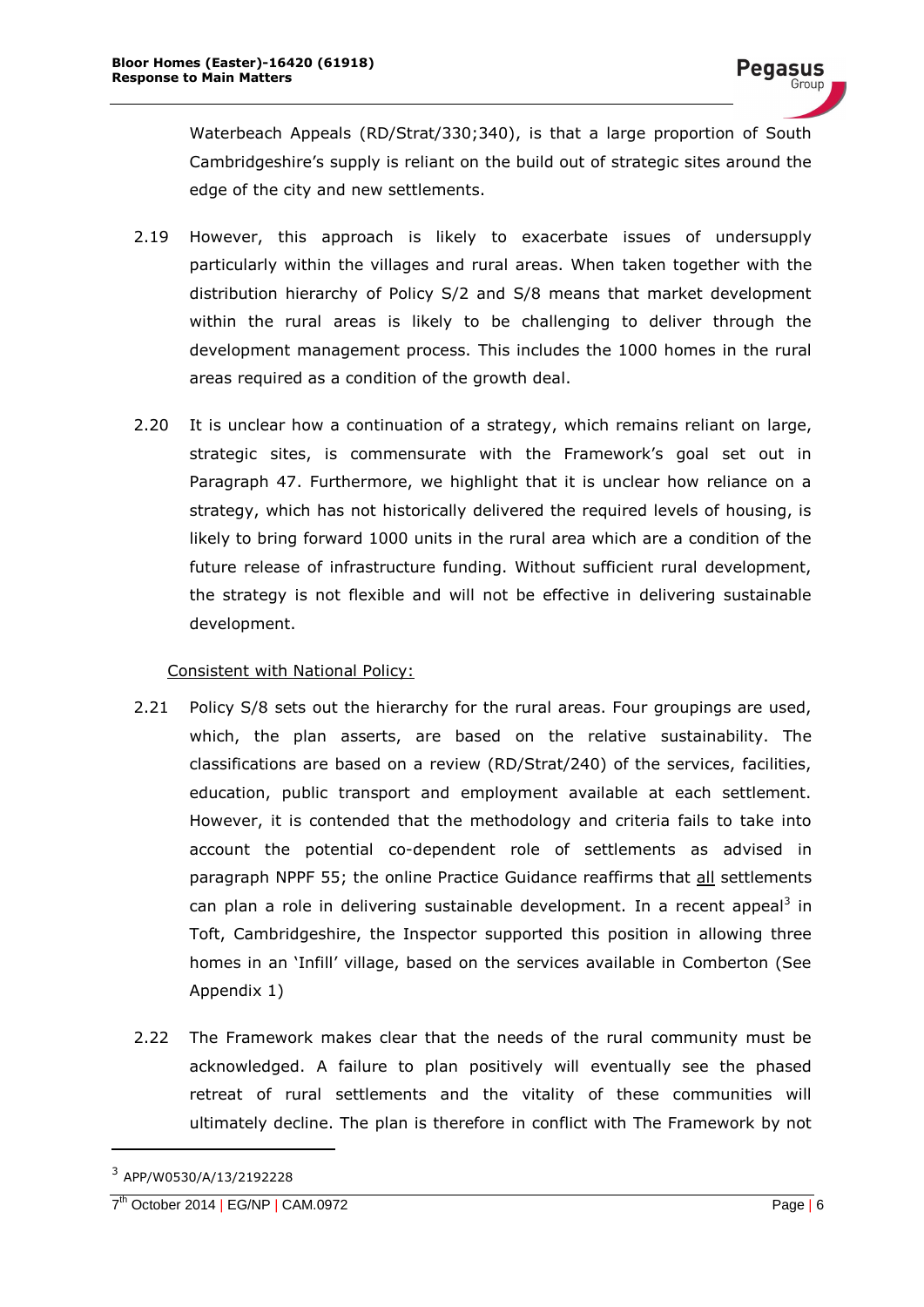allocating development in sustainable villages. My client's experience at Swavesey and Over suggests that these are at least two such settlements that could accommodate and benefit from housing growth.

- 2.23 The Village Classification Report (RD/Strat/240) acknowledges the wide range of local facilities available within Swavesey and Over, which when taken together includes primary and secondary education, a library, convenience retail, GP practices, community halls and a range of recreating and sports facilities. The villages are served by both the Guided Bus and the Citi 5, which although presently hourly could see the frequency increased in future. Both villages were identified at the Issues and Options stage as potential candidates for an elevated role in the hierarchy.
- 2.24 However, this proposal was not taken forward and there remains no clear, sound evidence as to why development within these villages has not been taken forward through the plan, when considered against the wider sustainability criteria and the objectives of the plan.

#### <span id="page-8-0"></span>**(b.) Is it clear what other strategic options were considered and why they were dismissed?**

- 2.25 As part of the assessment of options three scenarios for meeting housing need were assessed through the sustainability appraisal process, which accompanies the plan these were:
	- A focus on providing more development on the edge of Cambridge, in part to replace development previously planned on Cambridge airport which is no longer available in the plan period, through a further review of the Green Belt.
	- A focus on providing more development through one or more new settlements, of sufficient size to provide sustainable development, including provision of a secondary school, and with good public transport links to Cambridge.
	- Focus on providing development at the more sustainable villages that have the best levels of services and facilities and accessibility by public transport and cycle to Cambridge or, to a lesser extent, a market town.
- 2.26 The SA review notes *"a village based strategy requiring development at lower levels of the village hierarchy would increase the proportion of growth at*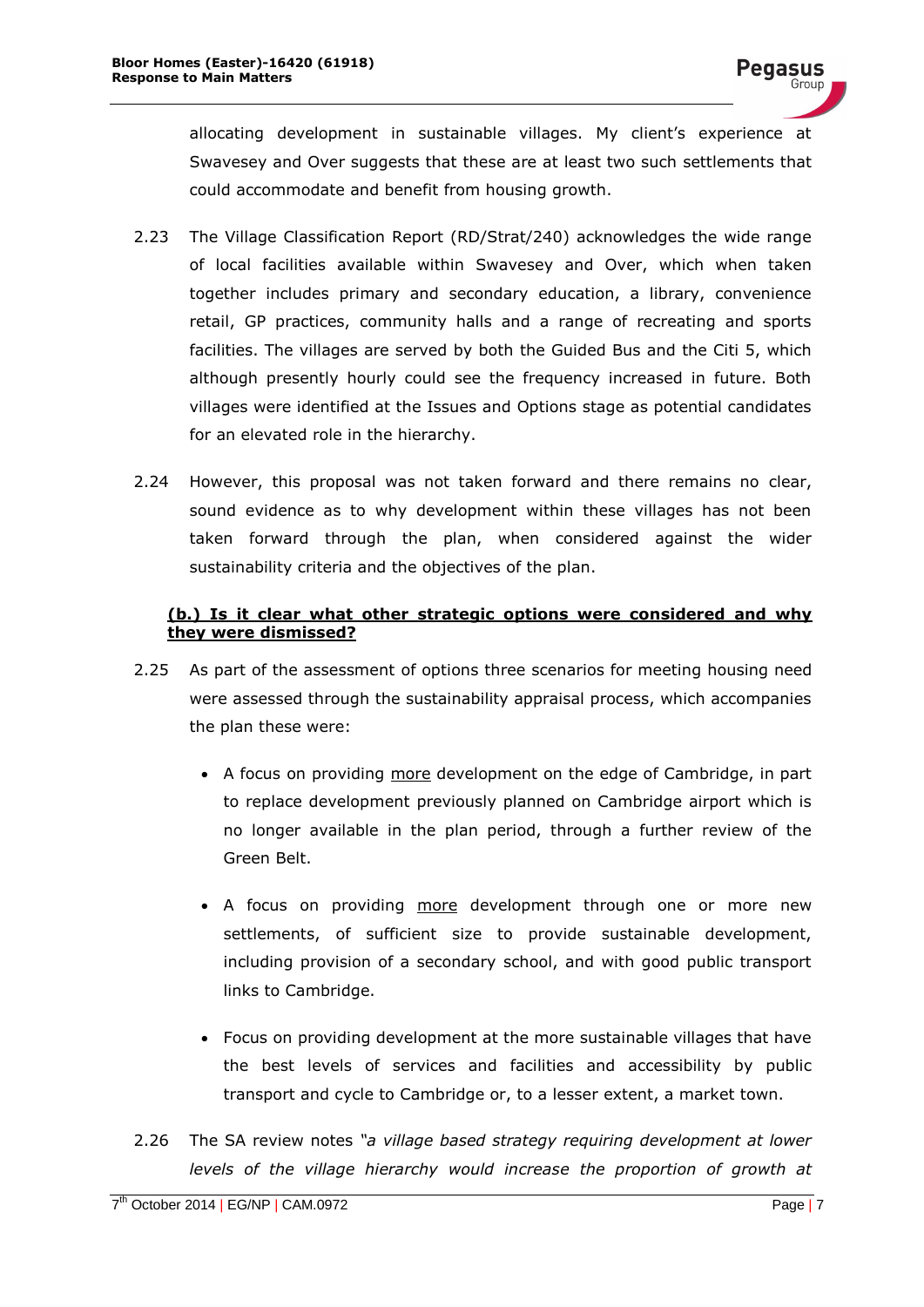*greater distances from major employment areas than other strategic approaches*" this approach fails to acknowledge the matter that the rural area, itself, presents numerous employment opportunities.

- 2.27 Despite these options, there is no clear evidence that we are able to identify that assessed the proportion of development at each of the locations and the relative sustainability. It is unclear how a figure of 86% for new settlements and the edge of Cambridge was arrived at, and a full assessment of the impact that continued under-supply within the rural areas will have.
- 2.28 The generalisation of the SA in seeking to identify the preferred strategy does not take into account specific sustainable transport measures, such as the guided bus way, which is accessible from smaller villages such as Swavesey and Over and would, in respect of the SA, score more positively in terms of encouraging sustainable travel. Nor does it take into account the need for a sustainable rural population to ensure the viability and vitality of rural services and infrastructure, in addition to thriving rural communities.
- 2.29 The SA concludes that the most sustainable option is the focus on the edge of Cambridge, principally due to a reduced need to travel. Selecting this option fails to properly consider the impact of a continuation of the existing planning strategy which has failed to meet the needs of South Cambridgeshire and deliver the required levels of housing growth over the last plan period.
- 2.30 In assessing the reasonable strategic options, my client wishes to reiterate the point made within the previous representation, which highlights policy S/2 (criterion c and e) fails to acknowledge the co-dependent role of rural settlements which make clusters of villages, which may not be 'sustainable' in their own right, locations which are able to support appropriate levels of growth. This alternative approach was not considered through the SA process, nor the Issues and Options.
- 2.31 It is considered that in the absence of robust evidence the strategy is not justified.

#### **(c.) Are the Plans founded on a robust and credible evidence base?**

<span id="page-9-0"></span>2.32 In our answer to questions (a) and (b) we have highlighted a number of issues with the evidence base, which has led to the option to continue the existing strategy. Principally, this includes: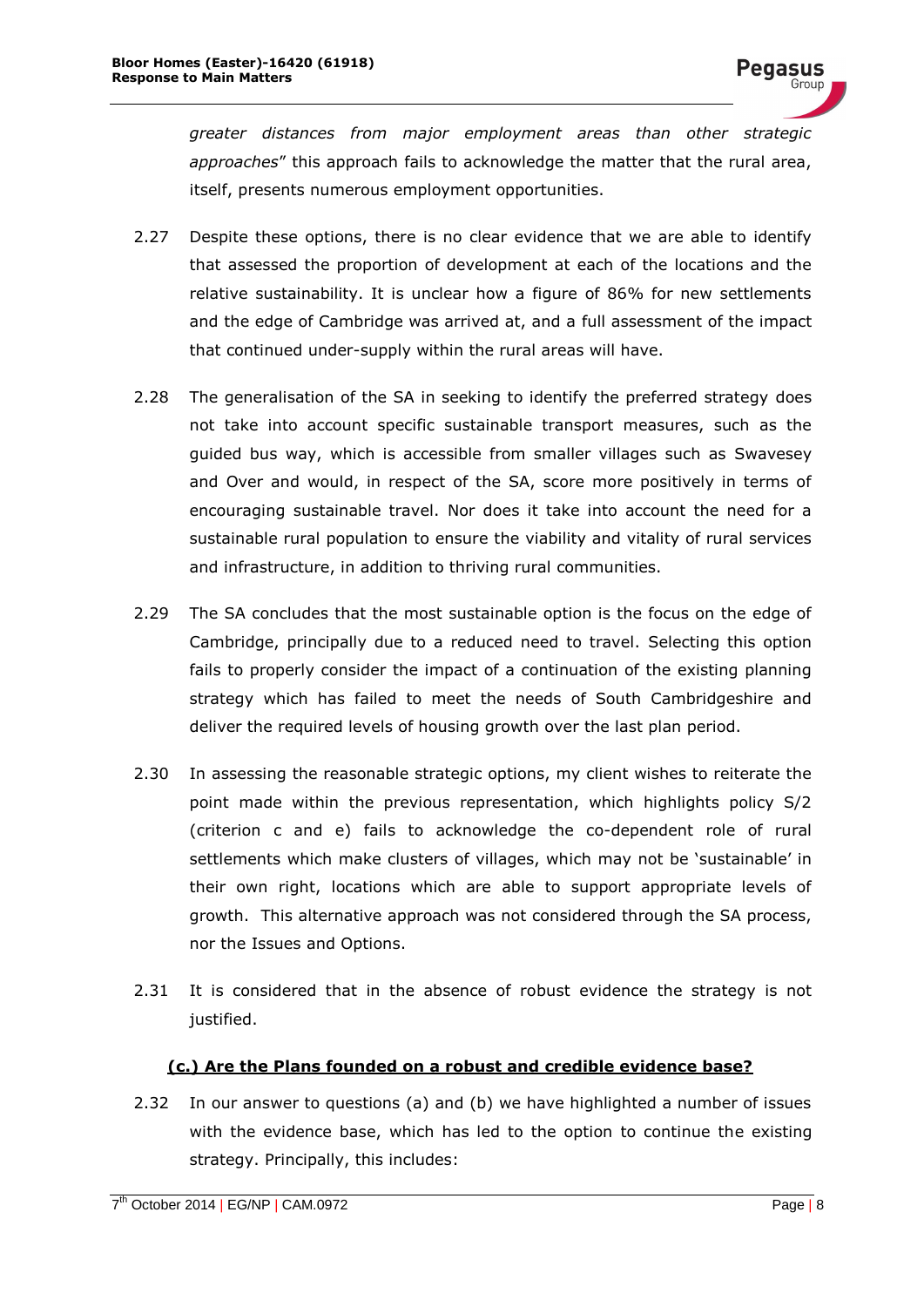- the failure to properly assess the functional and co-dependent role of villages in the classification report;
- the justification for not elevating the status of Swavesey and Over; and
- the absence of a strategy to deliver 1000 affordable homes on rural exception sites.
- 2.33 In the absence of evidence, and the conclusion of the Inspector in Toft<sup>4</sup>, we maintain that the sentiments expressed at paragraph 2.6 of the plan that there is *"a degree of nervousness amongst residents of the district believing that continuing high levels of growth would put the environment and living standards at risk"* has over-ridden the need to justify, through robust evidence, the continuation of the previous strategy. This has resulted in:
	- a persistent under-delivery;
	- a relative increase in the cost of housing;
	- longer commuting patterns.

#### Summary:

- 2.34 The strategy is considered unsound for the following reasons:
	- Policy S/2 is not positively prepared or consistent with National Policy. Criterion C & E should be revised to allow for growth in sustainable settlements.
	- Policy S/8 is unsound as it is not justified, effective or positively prepared. Additional development should be directed to more sustainable villages to ensure that rural communities are able to thrive.

-

<sup>4</sup> See Appendix 1

<sup>7&</sup>lt;sup>th</sup> October 2014 | EG/NP | CAM.0972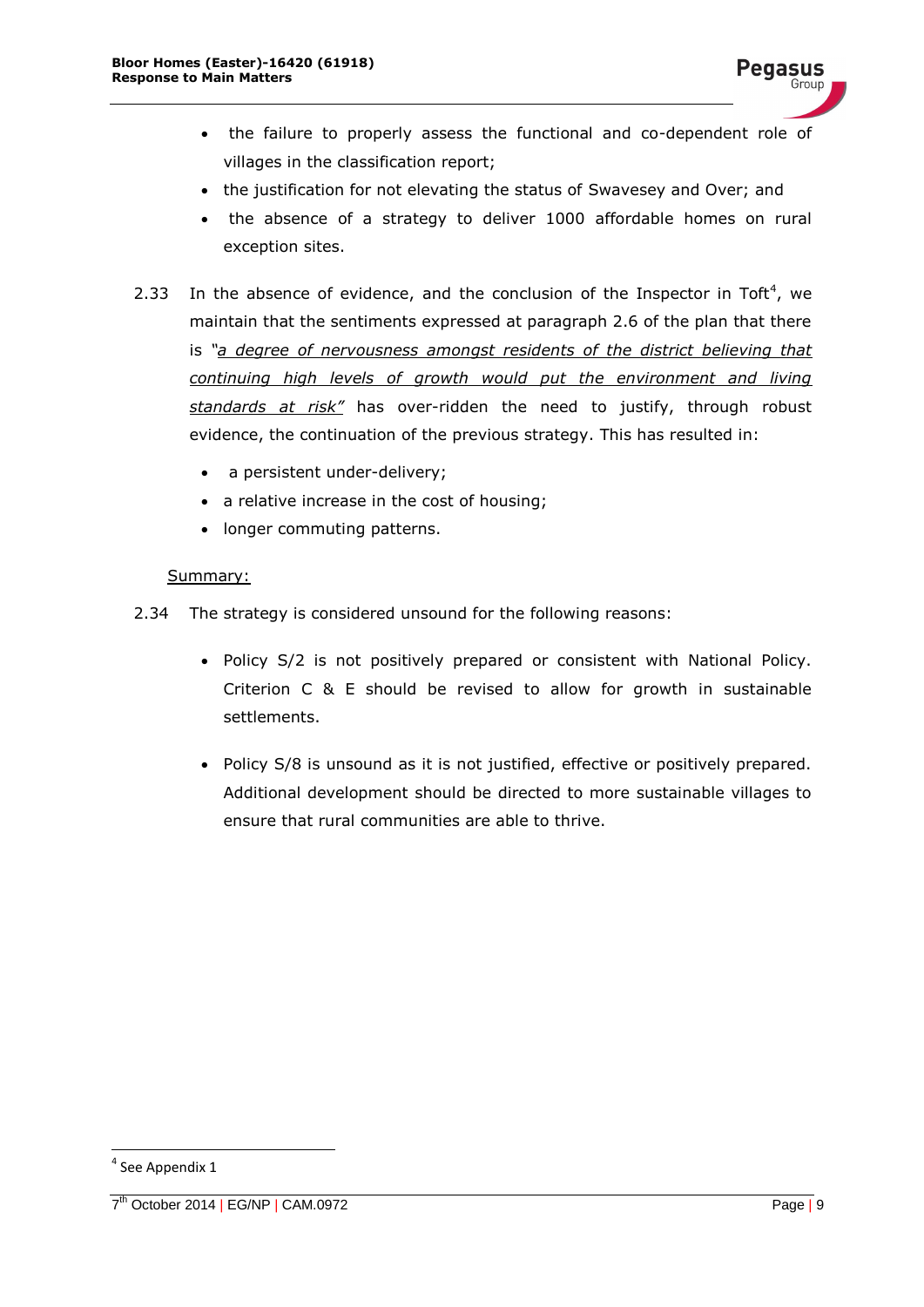

# <span id="page-11-0"></span>**Appendix 1: Appeal Decision APP/W0530/A/13/2192228**

## **Land adjacent to Meridan Court, Comberton Road, Toft**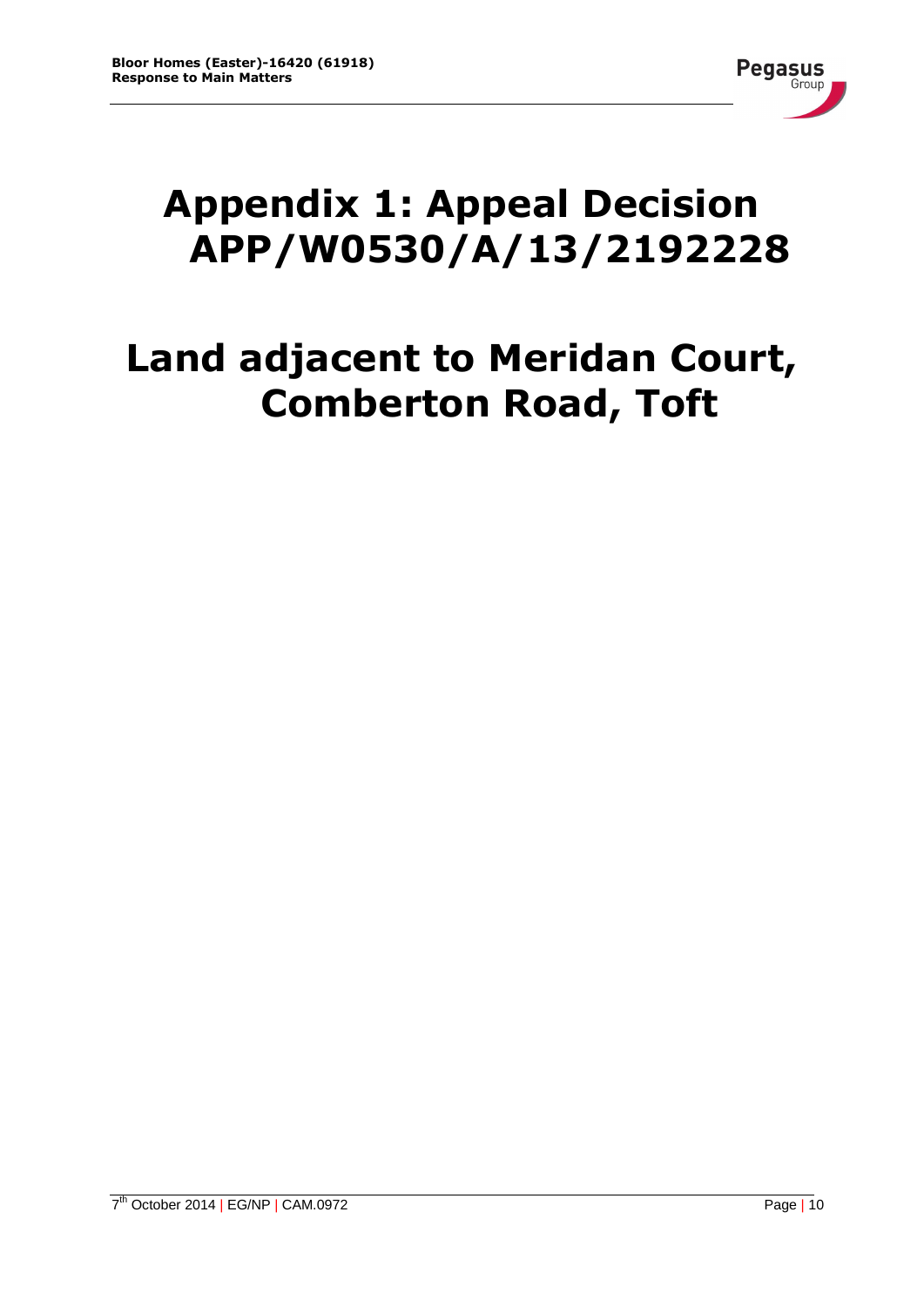

## **Appeal Decision**

Hearing held on 9 July 2013 and 10 September 2013 Site visit made on 9 July 2013

#### **by I Radcliffe BSc(Hons) MCIEH DMS**

**an Inspector appointed by the Secretary of State for Communities and Local Government** 

**Decision date: 18 October 2013** 

#### **Appeal Ref: APP/W0530/A/13/2192228 Land adjacent to Meridian Court, Comberton Road, Toft, Cambridgeshire CB23 2RY**

- The appeal is made under section 78 of the Town and Country Planning Act 1990 against a refusal to grant planning permission.
- The appeal is made by Mrs V Saunders & Miss J Wisson against the decision of South Cambridgeshire District Council.
- The application Ref S/0824/12/FL, dated 14 April 2012, was refused by notice dated 2 August 2012.
- The development proposed is the erection of buildings and conversion of barn to provide 3 dwellings with access and gardens including demolition of existing workshop, store and pro shop.

#### **Decision**

1. The appeal is allowed and planning permission is granted for the erection of 3 dwellings and conversion of barn to bin store, following demolition of existing buildings on land adjacent to Meridian Court, Comberton Road, Toft, Cambridgeshire CB23 2RY in accordance with the terms of the application, Ref S/0824/12/FL, dated 14 April 2012 subject to the conditions in the schedule at the end of this decision.

#### **Procedural matters**

- 2. The description of the development that appears on the decision notice and on the appeal form is the 'erection of 3 dwellings and conversion of barn to bin store, following demolition of existing buildings.' I am content that this amended description adequately describes the proposal and I shall use it in the determination of this appeal.
- 3. I have had regard to the National Planning Practice Guidance which supports the National Planning Policy Framework. However, as this guidance is in draft form and subject to change I have accorded it little weight. As a consequence, it has not altered my reasoning or conclusions in relation to the appeal.

#### **Main Issues**

- 4. The main issues in this appeal are;
	- whether the proposal is inappropriate development for the purposes of the National Planning Policy Framework ('the Framework') and the effect of the proposal on the openness of the Green Belt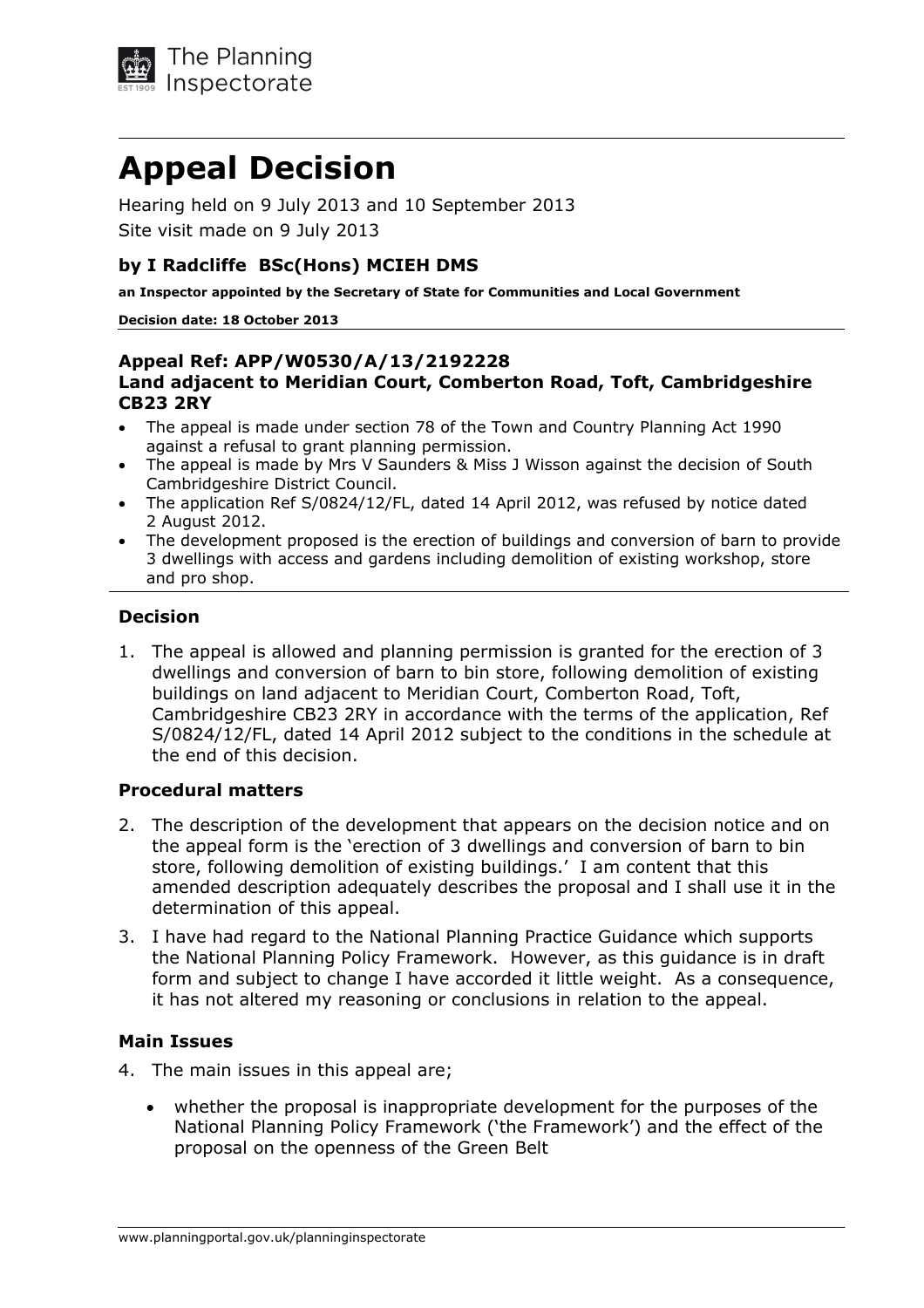- whether the housing proposal would otherwise comply with the development plan in terms of its location;
- whether the proposed development would preserve or enhance the character or appearance of Toft's Conservation Area and countryside;
- other material considerations, including sustainability considerations, the need for affordable housing, the effect of the proposal on local infrastructure and housing land supply issues.

#### **Reasons**

#### *Inappropriate development*

- 5. The Green Belt boundary cuts through the appeal site. Approximately 25% of the site closest to the eastern site boundary is within the Green Belt and the remaining 75% of the site lies outside it. The proposed development has been designed so as to limit the amount of development in the Green Belt. The scheme would result in the demolition of a large agricultural building that extends into the Green Belt. It would also involve the removal of a large area of hard standing and an earth mound from the same portion of the site. In their place 4 car parking spaces and an associated turning area would be laid. A post and rail fence along the site boundary within the Green Belt would also be erected.
- 6. The Council and the appellant have historically approached development on the site by assessing what is proposed just on that part of the site that lies within the Green Belt in relation to inappropriateness. The alternative is to treat the whole of the proposed development as being in the Green Belt. Given that the new houses would be outside the Green Belt, and only ancillary development would take place within it, in my assessment, it would be wrong to adopt the latter approach. In relation to inappropriateness, I have therefore assessed just that part of the site that lies within the Green Belt.
- 7. Paragraph 90 of the Framework advises that certain forms of development, other than buildings, within the Green Belt are not inappropriate provided they preserve the openness of the Green Belt and do not conflict with the purposes of including land within it. This is consistent with policy GB/1 of the Council's Development Control Policies Development Policy Document (DCPDPD). I consider that the most relevant purpose in this case relates to the safeguarding the countryside from encroachment. Paragraph 79 also advises that the essential characteristics of Green Belts are their openness and permanence. I regard this to be the absence of development rather than being primarily about visual effects.
- 8. Based upon the definitions contained with the Act the construction of parking spaces, a turning area and the removal of an earth mound are engineering operations, whilst a fence is a building. Paragraph 89 of the Framework does not identify fences as a type of building that is not inappropriate development within the Green Belt.

 *Fence* 

9. The fence therefore represents inappropriate development and such development would, by definition, be harmful to the Green Belt as described in paragraph 87 of the Framework. This harm would be added to by the post and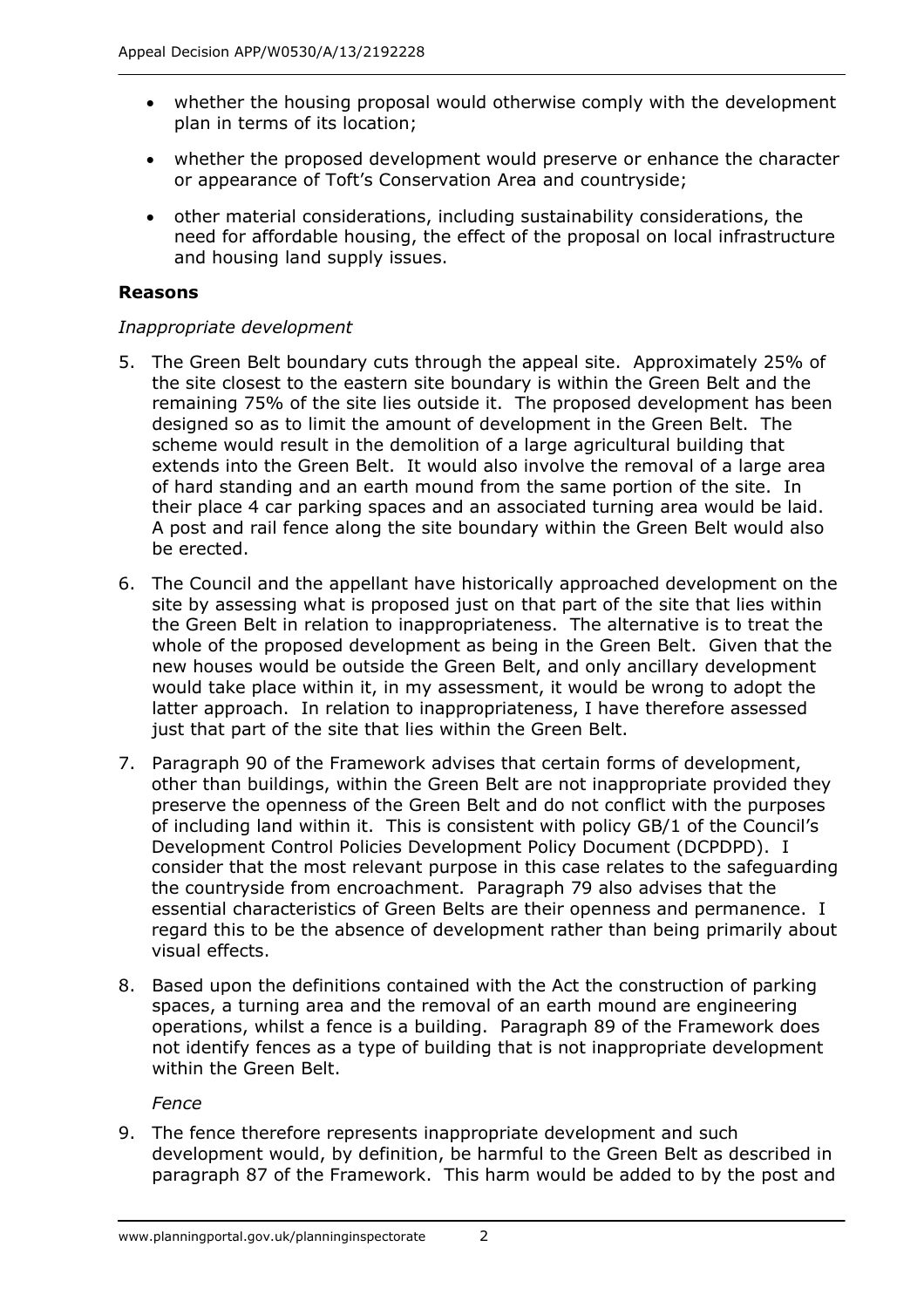rail style of fence which would be constructed from timber and whose dimensions have a greater physical presence than other forms of fencing. The approximate 60m length of this type of fencing would serve to reduce openness. However, an alternative boundary treatment could be identified that would either not reduce openness (e.g. planting), or would have less of an adverse impact upon it. As this could be required by condition, inappropriate development would therefore not take place.

 *Parking and turning areas and mound removal* 

- 10. The removal of the earth mound, hard standing and the agricultural building would improve openness. In contrast the proposed hard standing for parking and its occupation by cars would reduce openness and harm the Green Belt. Whilst there would be an overall improvement in openness as a result of the development, it was agreed that there was sufficient space within the appeal site for the parking to be located outside of the Green Belt. I agree with that position. This matter could also be required by condition.
- 11. The use of the majority of the land as a private garden to the proposed dwelling in building B through the erection of structures could significantly reduce openness. However, this could also be controlled by condition.
- 12. My overall assessment in relation to parking and turning areas and mound removal is that openness would be improved. As such these proposed engineering operations do not constitute inappropriate development.

#### *Overall conclusion on the first main issue*

13. I therefore conclude that subject to the use of conditions that I have described the proposal would not constitute inappropriate development.

#### *Location*

- 14. The site is located outside the Toft village framework and is therefore, in planning policy terms, located in the countryside. In accordance with the Framework policy DP/7 of the DCPDPD strictly controls new housing in such a location. Only development which is essential to agriculture, horticulture, forestry, outdoor recreation and other uses which need to be located in the countryside is normally supported. An exception to this policy is housing schemes consisting entirely of affordable housing that adjoin villages. However, as the proposed development would be market housing this exception does not apply. For these reasons, the location of the proposed development would be contrary to the development plan and harm the spatial vision for settlements in rural areas.
- 15. Work has begun on a replacement Local Plan. However, the thrust of the existing policies that relate to the development of land adjacent to the villages remain unchanged. As a result, this does not alter the planning assessment of the proposal.

#### *Character and appearance*

16. The Toft Conservation Area boundary follows the same line through the site as the Green Belt boundary. Therefore the 3 dwelling houses proposed would fall within the Conservation Area. Paragraph 126 of the Framework advises, amongst other matters, that the conservation of the historic environment can bring wide social, cultural, economic and environmental benefits. It also identifies that heritage assets, such as Conservation Areas, are irreplaceable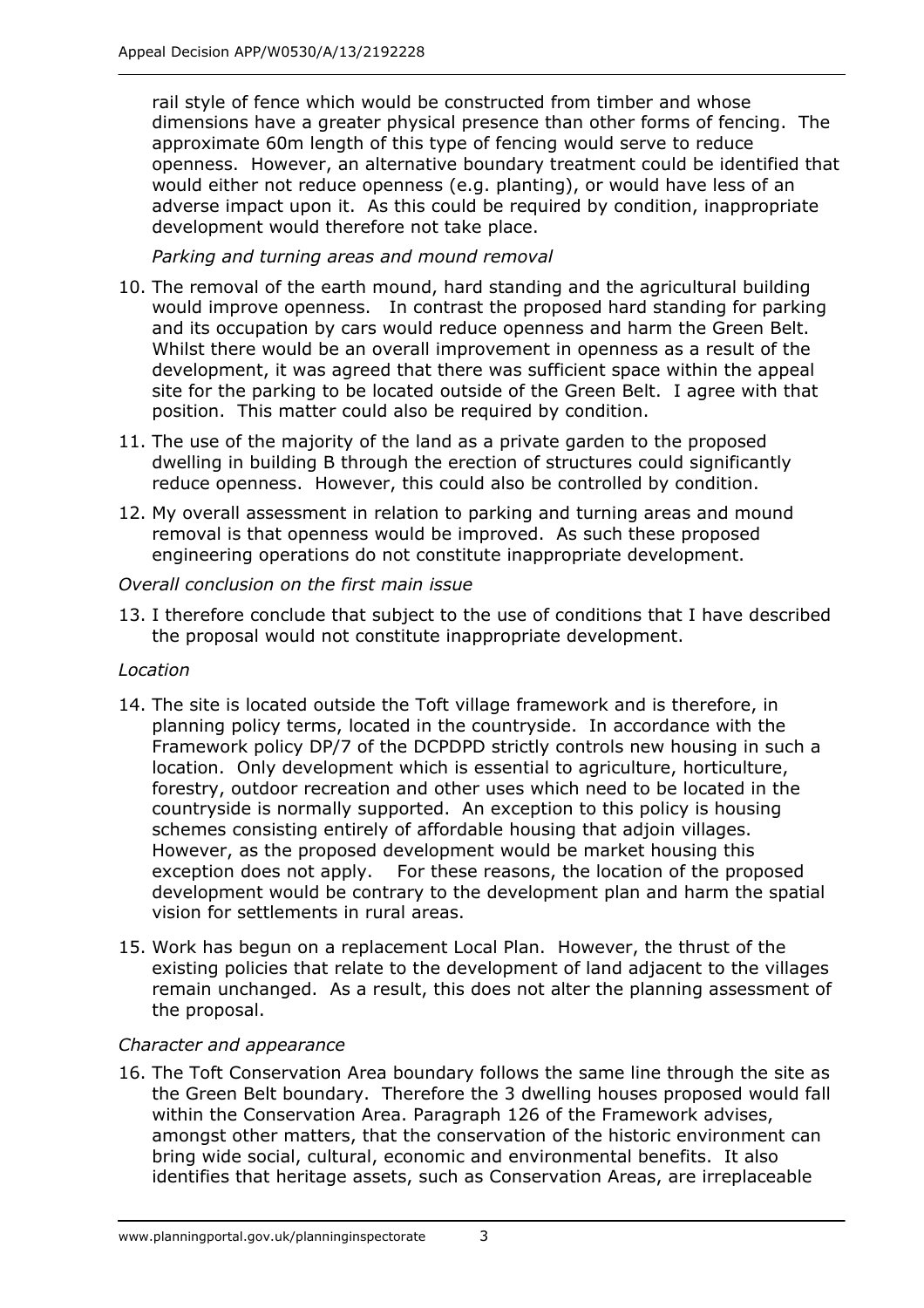resources. Paragraph 132 advises that when considering the impact of a proposed development on the significance of a designated heritage asset great weight should be given to the asset's conservation.

- 17. Policy CH/5 of the DCPDPD seeks to conserve heritage assets and designated built environments in accordance with the Framework. In the exercise of planning functions, the statutory test in relation to Conservation Areas is that special attention shall be paid to the desirability of preserving or enhancing the character or appearance of the Conservation Area. A character appraisal has not been prepared for the Toft Conservation Area. Nevertheless, it is clear that it is characterised by the linear development of buildings along the B1046 and a considerable amount of open undeveloped land, particularly along Church Road. As a result, the village has a distinctly rural character.
- 18. The appeal site is located adjacent to the eastern boundary of the settlement. It is dominated by 3 former agricultural buildings which occupy the site. The 2 largest buildings are grey utilitarian buildings. Other than in signalling the rural nature of the village these 2 buildings contribute little to the Conservation Area. This view is supported by the Council's decision to grant Conservation Area Consent for their demolition without requiring that they are then replaced by new buildings (refs S/1163/09/CAC & S10827/12/CA). The remaining building is a narrow single storey former cart shed. Its agrarian character and appearance contributes to Conservation Area. It is proposed that it would be refurbished and retained so that it can be used as a bin store.
- 19. The proposed development is based upon an extant permission for office development on the site. In the absence of any substantive evidence that this permission would not be implemented if the appeal was to fail, it is a fallback position to which I attach significant weight. It was established that the foot print and dimensions of the office buildings would be essentially the same as the proposed residential development. As such, the existence of an extant planning permission for these buildings, although for a different use, is a reference point for assessment of the appeal proposal.
- 20. The proposed development, in keeping with the extant scheme, would be for 3 buildings arranged in a courtyard arrangement. A similar layout is found neighbouring the appeal site and slightly further on within the village to the west. As such the proposed layout is in keeping with the pattern of development in the area. The predominantly single storey height of the development, with 2 storey elements confined to the south eastern corner, would result in a more human scale development than the far bulkier agricultural buildings that they would replace. In terms of height, the maximum height of the proposed buildings would be 1m shorter.
- 21. On the approach to the village from the east, the trees in front of the development, and the tall hedge along the road, would have the effect of partly screening the development until close by. On the approach from the west the adjacent courtyard would have a similar effect. As a consequence, in comparison to the existing buildings on the site, it would not be a particularly prominent development.
- 22. The proposed development essentially differs from the extant permission in that there would be some additional gables on building C and a small number of additional windows and doors. However, building C is a single storey in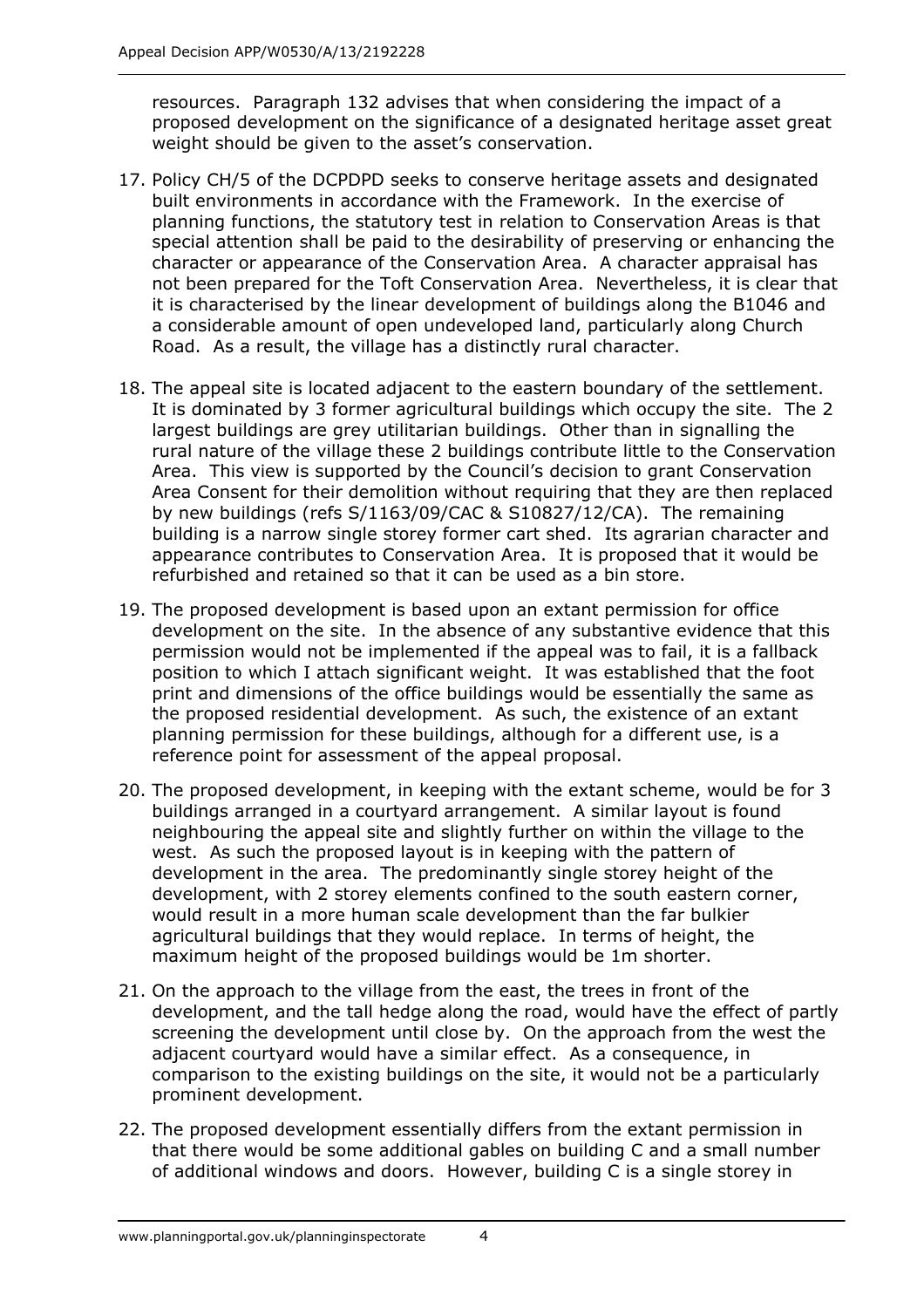height and the additional gables would be on to its rear elevation. As a consequence this greater detail would not be visible in views from the road or courtyard. Furthermore, the additional openings in the buildings would be small, few in number and would not significantly alter their appearance. I recognise that the domestic paraphernalia would result in the site having a more urban appearance than would otherwise be the case. However, this is offset to a significant degree by the large amount of car parking that would not be provided as part of the appeal proposal, but would be provided as part of the office scheme. Whilst this parking would not be visible from within the public realm it would be visible to workers and visitors to the offices.

23. Taking all these matters into account, I therefore conclude that the proposed development would not materially harm the character and appearance of the Toft Conservation Area or countryside. As a consequence, the objective of preservation of the Conservation Area would be achieved. The proposal would therefore comply with the statutory test, the Framework and policy CH/5 of the DCPDPD.

#### **Other material considerations**

#### *Sustainable development*

- 24. Sustainable development and the presumption in its favour are at the heart of the Framework. The appeal site is located within walking distance of the centre of the village and the facilities and services that it has to offer. This includes a post office, village shop, takeaway, restaurant, hairdressers, church and village hall. A cycleway connects Toft with Comberton, which is approximately 1km away. Toft's neighbour is therefore within walking distance and comfortably within cycling distance. Comberton has further facilities including a secondary school and a leisure centre. As a consequence, Toft, in combination with Comberton, is capable of meeting a number of the day to day needs of its residents. In terms of public transport an hourly bus service operates on every day of the week apart from Sundays. It connects the village with Cambridge and other settlements in the locality such as Cambourne.
- 25. Turning to the economic aspects of sustainability, the construction of the proposed development would generate employment. Post completion the spending of an additional 3 households would benefit the economy of the village and the area. In terms of the social aspect of sustainability, the proposed development would help address the shortage of housing generally in the District and the shortage of affordable housing. The increase in the spending power of the local economy would also help support the services and facilities within the village and in Comberton. In relation to the environment, I earlier found that the loss of the site would not cause harm to the Green Belt, or the character and appearance of the area.
- 26. Taking all these factors into account, I conclude that the proposal would be a sustainable development. As such the presumption in favour of sustainable development, as set out in the Framework, applies in this case.

#### *Housing land supply*

27. Paragraph 47 of the Framework advises that Local Planning Authorities should have sufficient deliverable sites to provide 5 years of housing against their housing requirements. The housing target for the District contained within the Local Development Framework (LDF) is 20,000 houses between 1999 and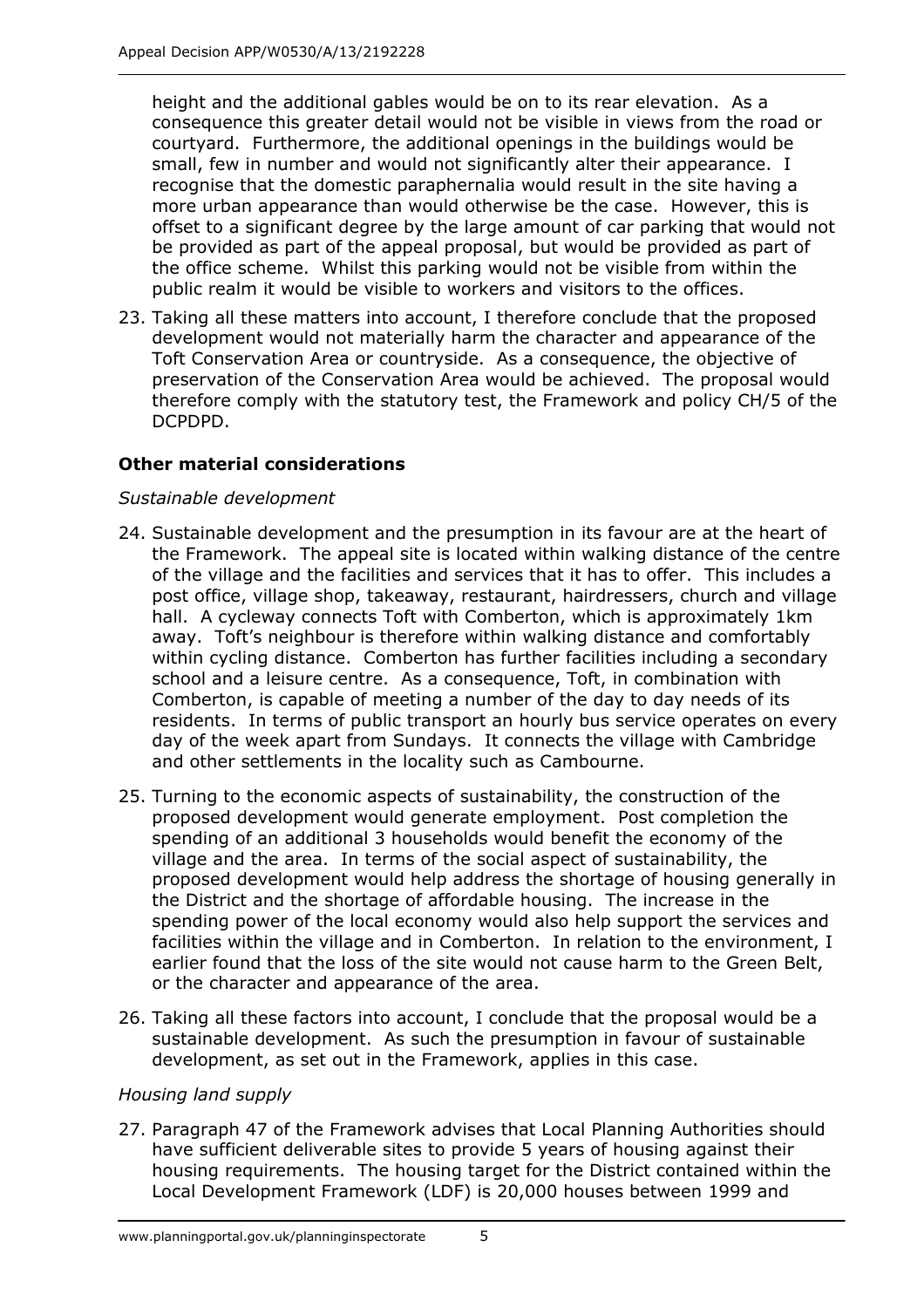2016. This target was calculated some years ago and originated from the Regional Spatial Strategy which has now been revoked. Nevertheless, it was agreed at the hearing it remains the most up to date for the District that has been publicly tested. On the basis of the development plan it was agreed that the Council had a 2.4 year housing land supply. This is explained by the loading of housing delivery towards the end of the plan period and the recession significantly reducing house building.

- 28. The LDF plan period is coming to an end. A proposed submission Local Plan (PSLP) to cover the period 2011 to 2031 has recently been out to public consultation. Of the three growth options consulted upon in 2012 it proposes a housing target between the low and medium options of 19,289. This is based upon a recently completed Cambridge Sub Region Strategic Housing Market Assessment (SHMA) which identifies a need for 19,000 houses. The SHMA was prepared jointly by 7 District Councils. It is based upon a comprehensive assessment of the most recent relevant data. Its housing figures were also tested against the 'How Many Homes' toolkit. As a consequence, on the basis of the available evidence, I find that it contains a more up to date and thus more reliable assessment of housing need in the District than the housing target contained within the LDF.
- 29. Based upon the PSLP the District would have a 4.9 year housing land supply for 2013 to 2018 and in excess of a 5 year supply for the remainder of the plan period. However, this is predicated on the basis that there has not been a persistent under delivery of housing in recent years and that a 5%, rather than a 20% buffer, should apply. In the absence of data presented to the hearing on annual house completions, it is not possible to determine whether the higher buffer should apply, and if it did what effect it would have on housing land supply.
- 30. Furthermore, the public consultation on the PSLP and the housing target it contains closes on 14 October 2013. The analysis of responses, including objections, has not yet begun. It will not be until early 2014 that the Council will have formally agreed a response to the key issues identified by the consultation. Only at that point will a decision be made as to whether the plan is ready to be submitted for examination. As a consequence, in accordance with paragraph 216 of the Framework, I find that only limited weight should be attached to the PSLP.
- 31. For the purposes of this appeal, I therefore consider that whilst the housing need identified by the SHMA is the basis upon which the housing land supply for the District should be calculated, a 5 year supply of housing land has not been shown to exist. Even if I found differently, and assessed the appeal on the basis of the PSLP, there would still be less than a 5 year housing land supply for 2013-2018. Whilst it would be a small shortfall the Framework seeks to significantly boost supply and its position is that a housing land supply of less than 5 years would not do so.
- 32. Taking all these matters into account, I therefore find that a shortfall in housing land supply exists. There is a development plan which seeks to deliver a 5 year supply but is not doing so. At present, subject to no delays, it is expected that a final version of the Local Plan will be adopted in 2015, over a year away. Against this background this is a deliverable site which would contribute towards the housing shortfall.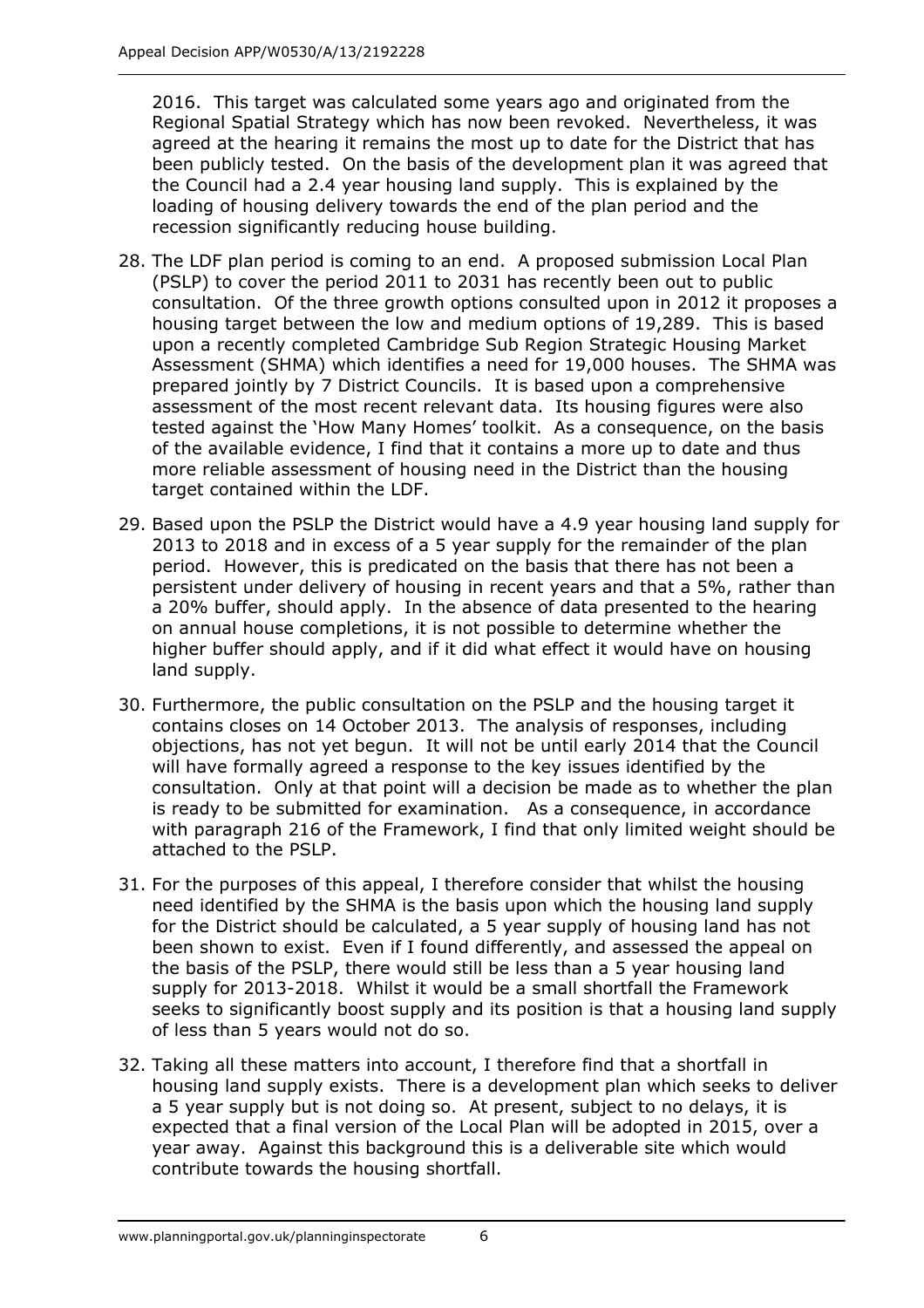#### *Affordable housing and local facilities*

- 33. A signed and dated unilateral undertaking in relation to affordable housing, outdoor play space, indoor community facilities and household waste bins was submitted after the close of the hearing. The provisions sought have been assessed having regard to the tests in paragraph 204 of the Framework and the requirements of Regulation 122 of the Community Infrastructure Levy Regulations 2010 (as amended).
- 34. In accordance with Policy HG/3 of the DCPDPD provision for affordable housing needs to be made and no onsite provision is proposed. Where this is not practical, as in this case, a financial contribution towards off site provision is required. In this instance a sum calculated in accordance with the supplementary planning document *'Affordable Housing'* of £87,500 is sought. Having regard to tests of the Framework and the requirements of the Regulation I find that the provisions in the agreement relating to affordable housing are necessary, relate directly to the development and fairly relate in scale and kind to the proposed development. This provision therefore satisfies the tests in the Framework and accords with the Regulation.
- 35. Policies SF/10 and SF/11 of the DCPDPD advises that in relation to small housing developments, such as the appeal proposal, where it is not practical to secure on site provision of outdoor play space, a financial contribution towards off site provision will be sought. In this instance the sum is £10,467.65. A qualitative assessment of outdoor play space in 2011 showed that Toft has a deficit. As a result, a contribution is necessary to mitigate the impact of the new development on already substandard local provision. On the basis of the 'Open Space in New Developments' supplementary planning document the sum sought would be fairly related in scale and kind to the development. It would also be spent locally to address the shortfall.
- 36. Policy DP/4 of the DCPDPD identifies that new development will generate a need for the provision or improvement of indoor community facilities. The monies sought would be spent on refurbishing the kitchen in the village hall and improving the sound system serving this community facility. The provision of waste receptacles to each property is necessary to facilitate the collection and disposal of household waste.
- 37. In relation to indoor community facilities and waste receptacles there is evidence that contributions are necessary, either because existing provision and facilities are not able to meet current demand, or to mitigate the effects of development. The contributions sought are calculated based upon the additional demand that the development is likely to generate and the cost of providing or upgrading the infrastructure necessary. The sums sought are therefore reasonably related in scale and kind to the proposed development.
- 38. As a consequence, all the sums sought, satisfy the tests in the Framework and accord with the Regulation. All the provisions of the section 106 agreement should therefore be taken into account in order to mitigate the harm that the development would otherwise cause.

#### **Conclusions: The Planning Balance**

39. For the reasons that I have set out earlier the proposal would be contrary to the development plan. This is because it would not comply with policy DP/7 of the DCPDPD which seeks to strictly limit new housing within the countryside.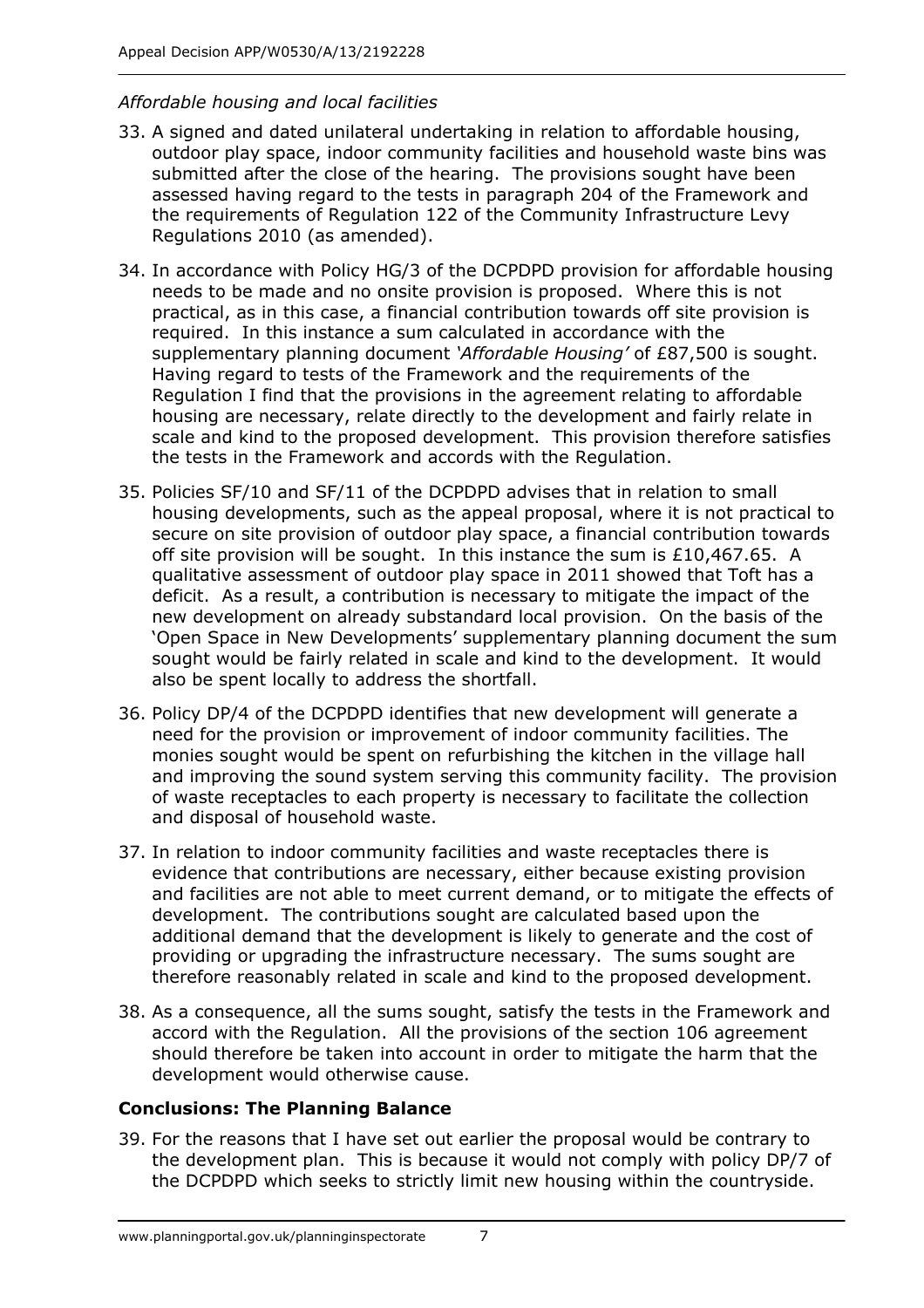Such contraventions are considerations that normally weigh heavily against the proposal. However, the Council does not have a 5 year housing land supply. As a consequence, paragraph 49 of the Framework directs that development plan policies governing housing land supply, such as policy DP/7 of the DCPDPD, should not be considered up to date. Furthermore, on the evidence before me, I find that there is more than a limited degree of conflict between the Framework and the approach of the development plan on the issue of residential development and housing land supply. In these circumstances, full weight may not continue to be given to relevant policies of the development plan, as paragraph 215 of the Framework makes clear. This is an important material consideration in this appeal.

- 40. The Framework further states that housing proposals should be considered in the context of the presumption in favour of sustainable development. I have found that the development would constitute a sustainable development. Where relevant policies, as in this instance, are out of date paragraph 14 of the Framework is clear. It states that planning permission should be granted unless the adverse impacts of doing so would significantly and demonstrably outweigh the benefits when assessed against the policies in the Framework taken as a whole.
- 41. I have found that the character and appearance of the area would not be demonstrably harmed by the proposed development. The openness of the Green Belt would also be improved. The principle of housing on the appeal site, which would remain outside the development limits for the town and lie within the countryside, would be contrary to the emerging and existing local plan policies for the area. However, given the conflict between the Framework and the approach of the development plan on the issue of residential development and housing land supply, and the early stage on the road to adoption of the emerging Local Plan, these considerations are therefore of limited weight in favour of dismissing the appeal.
- 42. The proposed development would be a sustainable development in a relatively sustainable location. It would also make a contribution towards addressing the undersupply of housing in the District and contribute towards the provision of affordable housing. Collectively these factors weigh heavily in favour of allowing the appeal.
- 43. My overall conclusion in this case, having considered all the matters raised, is that the adverse impacts of the proposal are small and they do not significantly and demonstrably outweigh the benefits when assessed against the policies of the Framework as a whole. The appeal should therefore be allowed.

#### **Conditions**

44. Otherwise than as set out in this decision and conditions, it is necessary that the development shall be carried out in accordance with the approved plans. This is for the avoidance of doubt and in the interests of proper planning. In order to ensure that the development complements its surroundings further details on materials and landscaping are required. To ensure development does not encroach into the Green Belt and harm openness car parking to the east of building B needs to be relocated and an alternative boundary treatment decided upon. To ensure that any planting becomes well established it needs to be well maintained. To preserve the contribution that building D makes to the character and appearance of the Conservation Area further details on its conversion are necessary.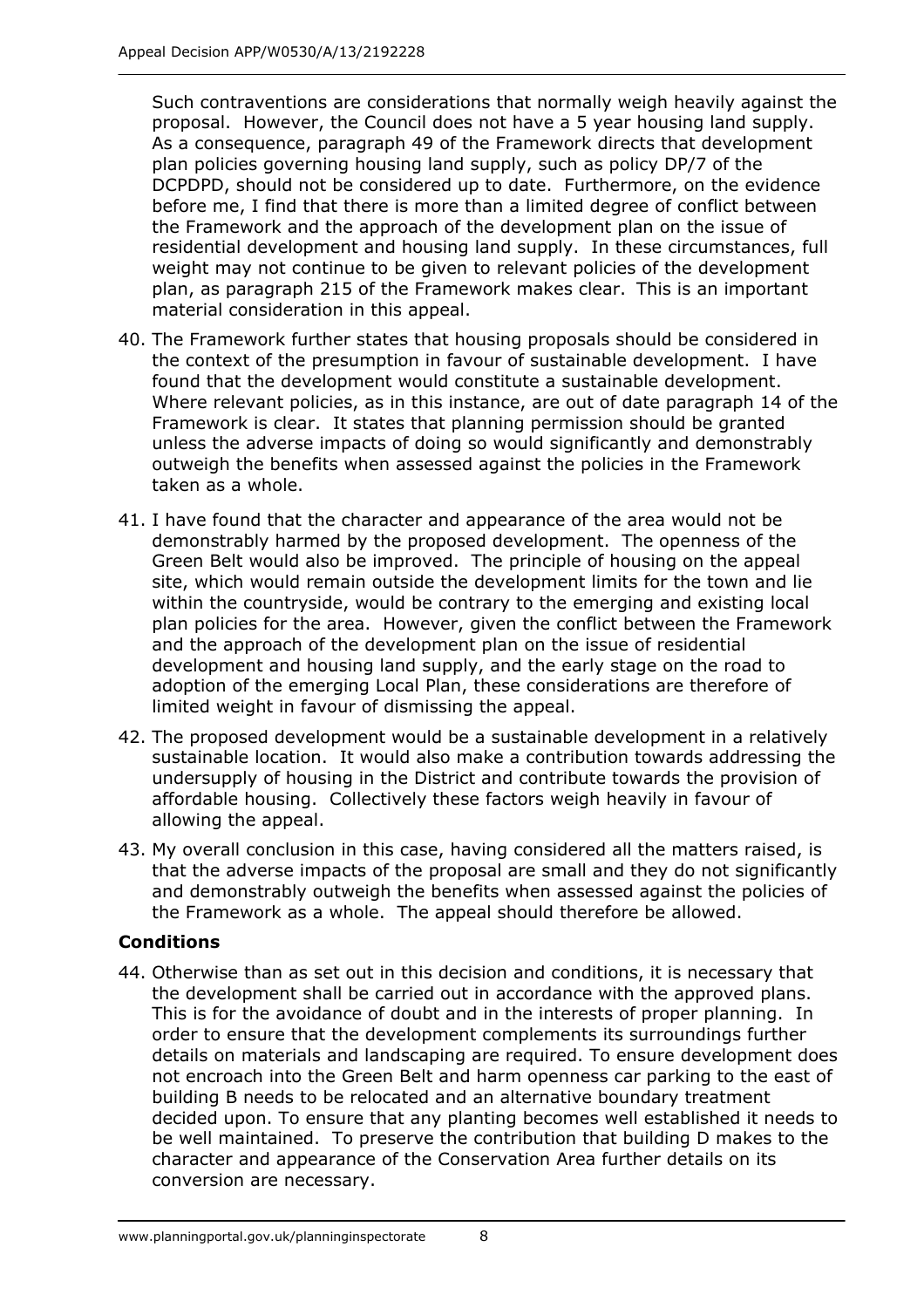- 45. As the site has been used for a variety of purposes the possibility of contamination on the site needs to be fully assessed in order to safeguard future residents and the environment. In order to protect highway safety, the proposed access needs to be widened to allow two vehicles to be able to pass each other clear of the highway. Adequate visibility splays also need to be provided and, along with the parking spaces that are to be provided, they need to be retained.
- 46. The appeal site is within a Conservation Area and the open countryside on the edge of the village. The site is also partly within the Green Belt. The development has been carefully designed to reflect its sensitive location. As a consequence, in order to protect the character and appearance of the area and the integrity of its design permitted development rights in relation to enlarging the dwellings, the creation of the addition of a porch, additional openings and oil containers should be removed. Given the limited space around the dwellings and that the rear garden of building B is within the Green Belt rights for the erection of outbuildings should also be removed. To protect privacy the glazing to certain bedroom windows in buildings B and C need to be obscurely glazed. I have required all these matters by condition, revising the Council's suggested conditions where necessary to better reflect the requirements of Circular 11/95 '*The Use of Conditions in Planning Permissions*'.

## *Ian Radcliffe*

#### Inspector

#### **Schedule**

- 1) The development hereby permitted shall begin not later than three years from the date of this decision.
- 2) The development hereby permitted shall be carried out in accordance with the following approved plans: WD/2302/1 and WD/2302/200 rev A date stamped 16 April 2012; SCDC1 (elevations as proposed, external), SCDC2 (ground and first floor plans as proposed) and WD/2302/203 rev B (elevations as proposed, internal) date stamped 26 July 2012.
- 3) No development shall take place until samples of the materials to be used in the construction of the external surfaces of the building hereby permitted have been submitted to and approved in writing by the local planning authority. Development shall be carried out in accordance with the approved details.
- 4) No development shall take place until full details of both hard and soft landscape works have been submitted to and approved in writing by the local planning authority and these works shall be carried out as approved. These details shall include car parking, at a rate of 2 parking spaces per dwelling, and turning area layouts none of which shall be located to the east of the rear elevation of building B; pedestrian access and circulation areas; hard surfacing materials; indications of all existing trees and hedgerows on the land, and details of any to be retained, together with measures for their protection in the course of development; specification of all proposed trees, hedges and shrub planting, which shall include details of species, density and size of stock. The hard landscaping works shall be completed before the dwellings are first occupied in accordance with the approved details.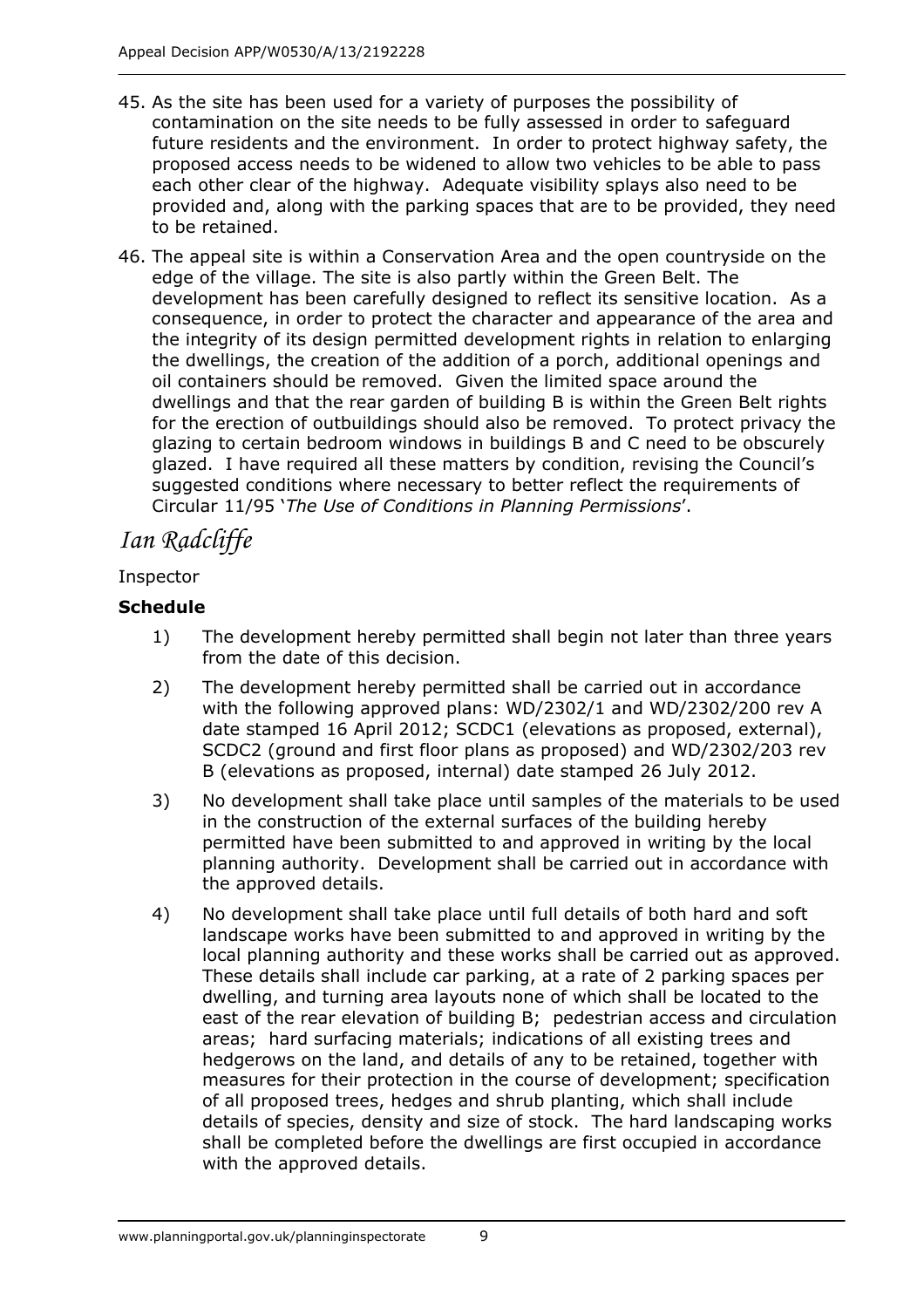- 5) The area identified and laid out for the parking of vehicles in accordance with condition 4 shall not thereafter be used for any purpose other than the parking of vehicles.
- 6) All planting, seeding or turfing comprised in the approved details of landscaping shall be carried out in the first planting and seeding seasons following the occupation of the dwellings or the completion of the development, whichever is the sooner; and any trees or plants which within a period of 5 years from the completion of the development die, are removed or become seriously damaged or diseased shall be replaced in the next planting season with others of similar size and species, unless the local planning authority gives written approval to any variation.
- 7) No development shall take place until there has been submitted to and approved in writing by the local planning authority a plan indicating the positions, design, materials and type of boundary treatment to be erected. The boundary treatment shall be completed before the dwellings are first occupied and shall be carried out in accordance with the approved details.
- 8) No development shall commence until full details of the conversion of Building D is submitted to and approved in writing by the Local Planning Authority. This shall include a schedule and timetable of works including the retention of as much local fabric as practically can remain, details of materials for the internal and external changes, and the details of doors and fenestration. Work shall take place in accordance with the approved details.
- 9) No development shall take place until a site investigation has been carried out in accordance with a methodology which has previously been submitted to and approved in writing by the local planning authority. The results of the site investigation shall be made available to the local planning authority. If any contamination is found during the site investigation, a report specifying the measures to be taken to remediate the site to render it suitable for the development hereby permitted shall be submitted to and approved in writing by the local planning authority. The site shall be remediated in accordance with the approved measures before the development begins.

If, during the course of development, any contamination is found which has not been identified in the site investigation, then additional measures for the remediation of this source of contamination shall be submitted to and approved in writing by the local planning authority. The remediation of the site shall incorporate the approved additional measures.

- 10) Notwithstanding condition 2 no development shall take place until revised details of the site access, incorporating a 5m wide access into the site and 2.4m x 70m visibility splays, have been submitted to and approved in writing by the local planning authority. Development shall be carried out in accordance with the approved details before the commencement of the development and the visibility splays shall thereafter be kept free of any obstruction over a height of 600mm.
- 11) Notwithstanding the provisions of the Town and Country Planning (General Permitted Development) Order 1995 (or any order revoking, reenacting or modifying that Order), no windows, doors or openings of any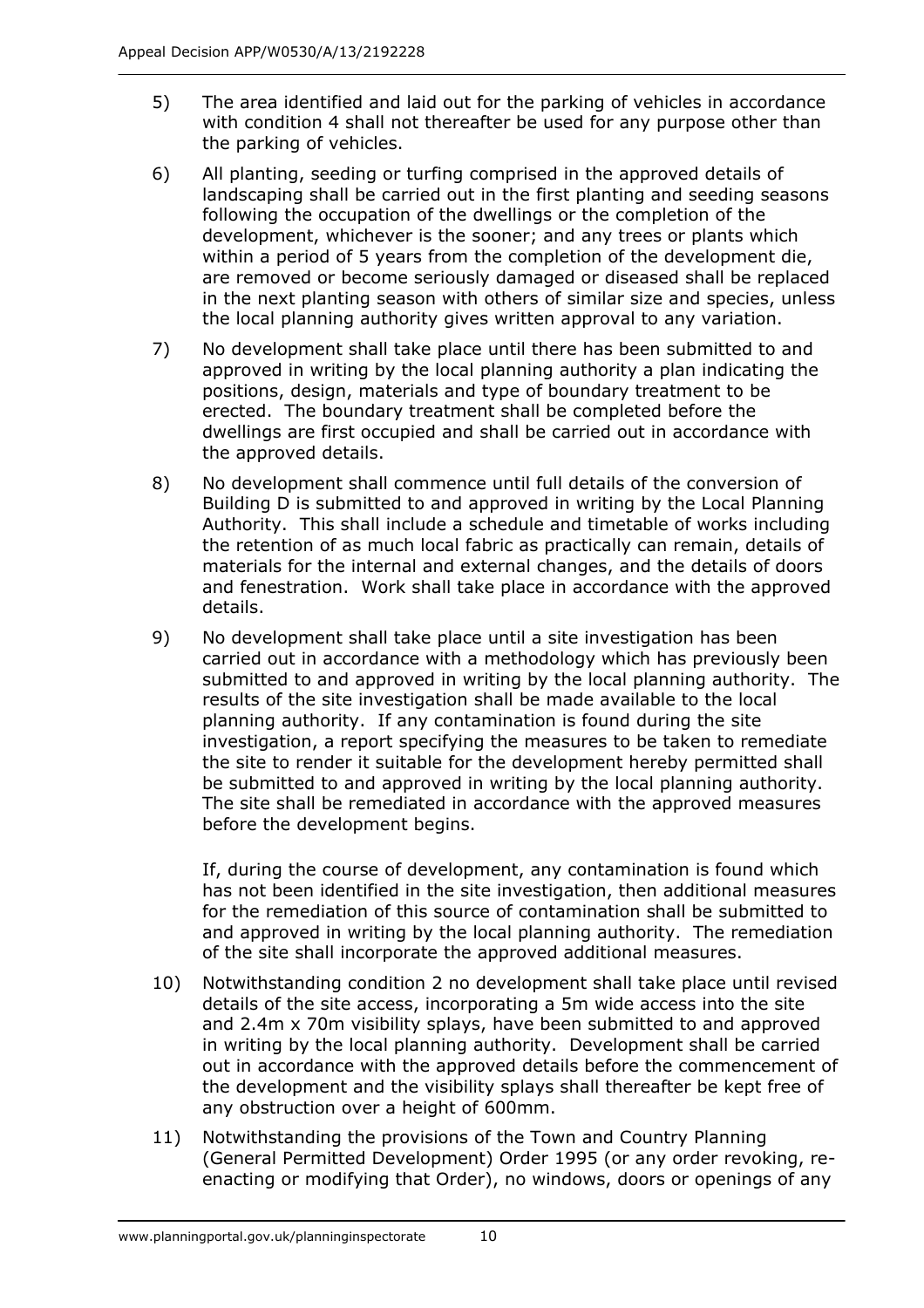kind other than those expressly authorised by this permission shall be constructed.

- 12) Notwithstanding the provisions of the Town and Country Planning (General Permitted Development) Order 1995 (or any order revoking, reenacting or modifying that Order), no development within Classes A,B,C,D, E and G of Schedule 2, Part 1 of the Order shall take place.
- 13) Before the first occupation of the building/extension hereby permitted apart from any top hung vent, the ground floor window in the east elevation of the master bedroom to building C and the ground floor window of bedroom 4 in the west facing elevation of building B shall be fitted with obscured glass and shall be permanently retained in that condition.
- 14) The first floor window in the south elevation of the master bedroom of building B shall have a cill height no lower than 1.7m above the finished floor level of the room.